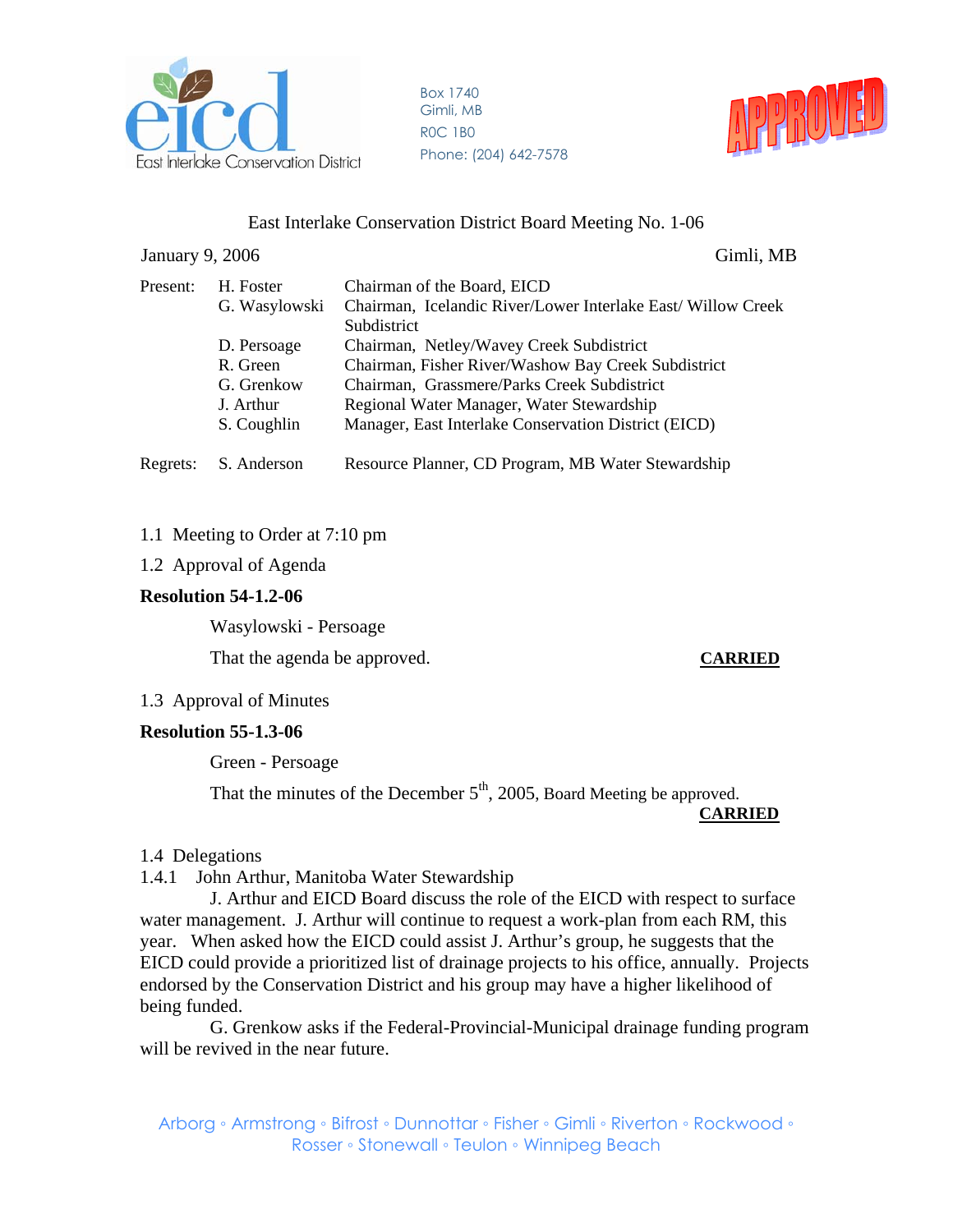J. Arthur responds, likely not. J. Arthur discusses an additional role for the CD in dispute resolution and describes two current scenario's where the CD could work to help his group find solutions.

 S. Coughlin suggests that we work out a set of operating principles to guide our Board prior to endorsing projects. A surface water management plan will create a clear and transparent process for all members to see how decisions are made by the EICD. This will help to establish credibility, which is key for our new organization.

 G. Wasylowski questions how the Province will support EICD endorsed projects vs. non-member projects. G. Wasylowski asks J. Arthur how Conservation District members will receive funding priority by the Province vs. non-member municipalities.

 J. Arthur reports that the Province has priorities as well, however, if projects are endorsed by both groups they may be moved to the top of his list. J. Arthur requests that if we were to submit a list of projects, it should be submitted before April  $1<sup>st</sup>$ , 2006.

#### 1.5 Financial Report

#### **Resolution 56-1.5-06**

Grenkow - Wasylowski

That the Board approve expenditures as presented.

#### **CARRIED**

#### **Resolution 57-1.5-06**

Green - Persoage

 Be it resolved that the EICD apply for a line of credit of \$10,000.00 upon opening a new account at the Gimli Credit Union

#### **CARRIED**

1.6 Approval of Accounts none to report

1.7 Business Arising from Previous Meeting

 Grassmere Drain meeting: G. Grenkow and S. Coughlin summarized the outcome of the Grassmere drain meeting in Rosser held January  $9<sup>th</sup>$ , 2006. The Board agrees that the EICD will pursue all further works associated with the Grassmere drain through the Grassmere/Parks Creek Sub-district. The EICD Board and staff will continue to work with nonmember groups through the Grassmere/Parks Sub-district Board.

#### 1.8 Chair and Managers Report

H. Foster requests that all sub-districts create a list of projects, to be summarized by the Board this spring.

 S. Coughlin discusses expansion of the Fish Bank program. Conducting habitat assessments throughout EICD watersheds will help to establish areas requiring fisheries enhancement. S. Coughlin suggests that by involving the Department of Fisheries and Oceans habitat staff, Provincial fisheries staff, this may shorten delays in receiving drainage licenses. S. Coughlin reviews what has happened at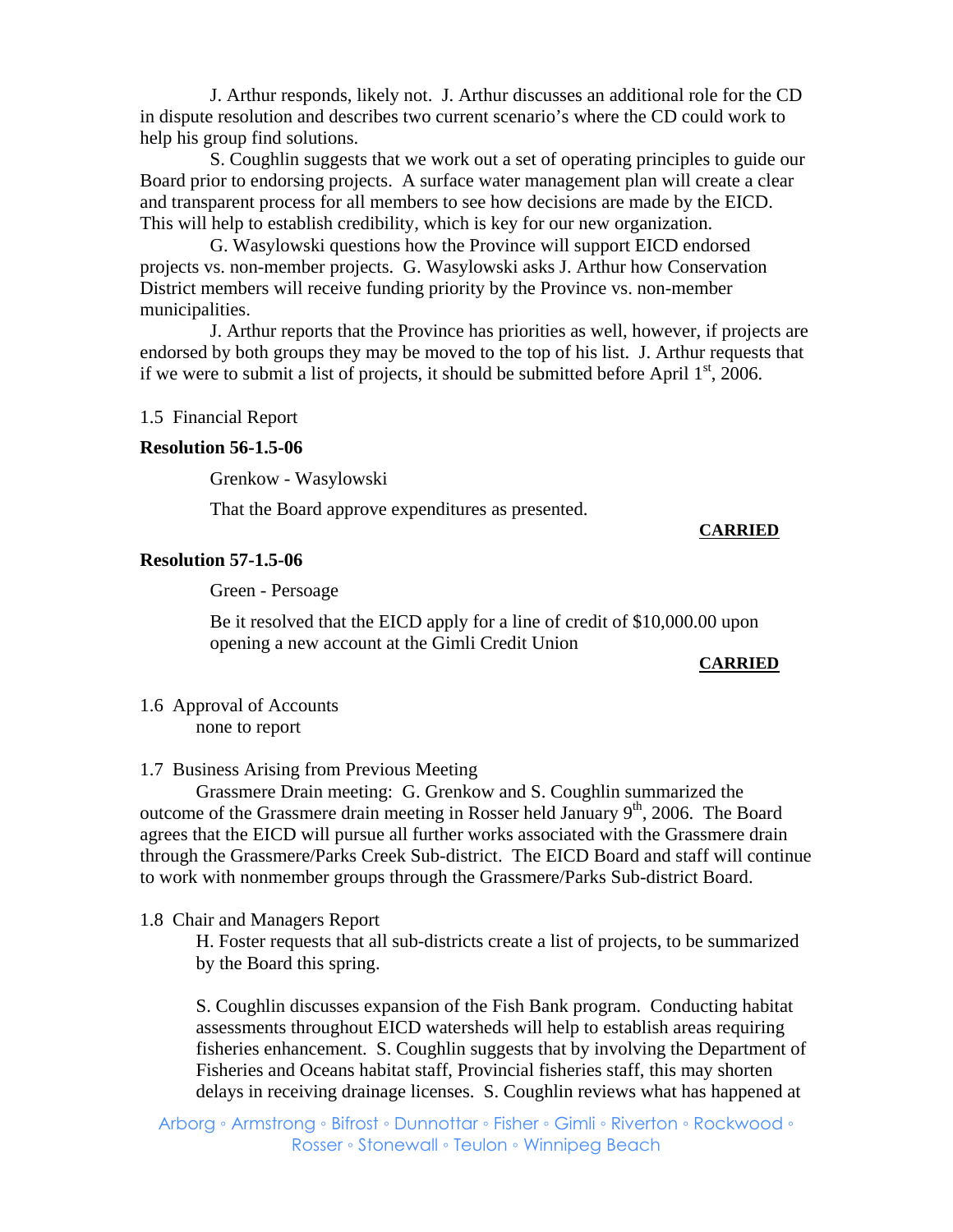the Arborg Weir, and that this type of program may work in all areas of our district.

- 1.9 Reports from Sub-districts
	- 1.9.1 Icelandic/Lower Interlake East/ Willow Creek Sub-district IWMP process initiated in this sub-district, MOU to be reviewed.
	- 1.9.2 Grassmere/Parks Sub-district
		- Discusses above (1.7)
	- 1.9.3 Netley/Wavey Sub-district

 D. Persoage discusses Resolution 2-2.9-05 regarding zero-phosphorus dish detergent. Tabled until S. Coughlin collects further information.

- 1.9.4 Fisher River/Washow Bay Creek Sub-district None to report
- 1.10 Unfinished Business

 Discuss administrator position, four candidates interviewed. A selection will be made before Sarah goes on vacation.

- 1.11 New Business
	- 1.11.1 "Building the Dream" Meeting  $-S$ . Coughlin would like to hold a meeting to develop a mission statement and vision for the Conservation District. Group selects March 2<sup>nd</sup>, 2006, 9:00 am.
	- 1.11.2 Form Integrated Watershed Management Plan Committee to be done by Icelandic/Lower Interlake East/Willow Creek Sub-district.
	- 1.11.3 Suggested Watershed Planning Advisory Team– to be done by Icelandic/Lower Interlake East/Willow Creek Sub-district.
- 1.12 Other Business
	- 1.12.1 Managers Review S. Coughlin provides form for 6-month review.
	- 1.12.2 Boundary Workshop January  $25<sup>th</sup>$ . H. Foster and G. Wasylowski will go as representatives for the EICD.

## 1.13 Information and Correspondence

- 1.13.1 Letter to Dennis Schindler
- 1.13.2 Riparian Tax Credit
- 1.13.3 Enviro-thon
- 1.13.4 Free Press Article
- 1.13.5 MCDA

1.14 Set Date of Next Meeting – Monday, February  $6<sup>th</sup>$ , 2006 at 7:00 pm.

Moved by Green to adjourned at 10:20 pm.

H. Foster, Chairman of the Board S. Coughlin, Manager

Arborg ◦ Armstrong ◦ Bifrost ◦ Dunnottar ◦ Fisher ◦ Gimli ◦ Riverton ◦ Rockwood ◦ Rosser ◦ Stonewall ◦ Teulon ◦ Winnipeg Beach

\_\_\_\_\_\_\_\_\_\_\_\_\_\_\_\_\_\_\_\_\_\_\_\_\_\_\_\_\_ \_\_\_\_\_\_\_\_\_\_\_\_\_\_\_\_\_\_\_\_\_\_\_\_\_\_\_\_\_\_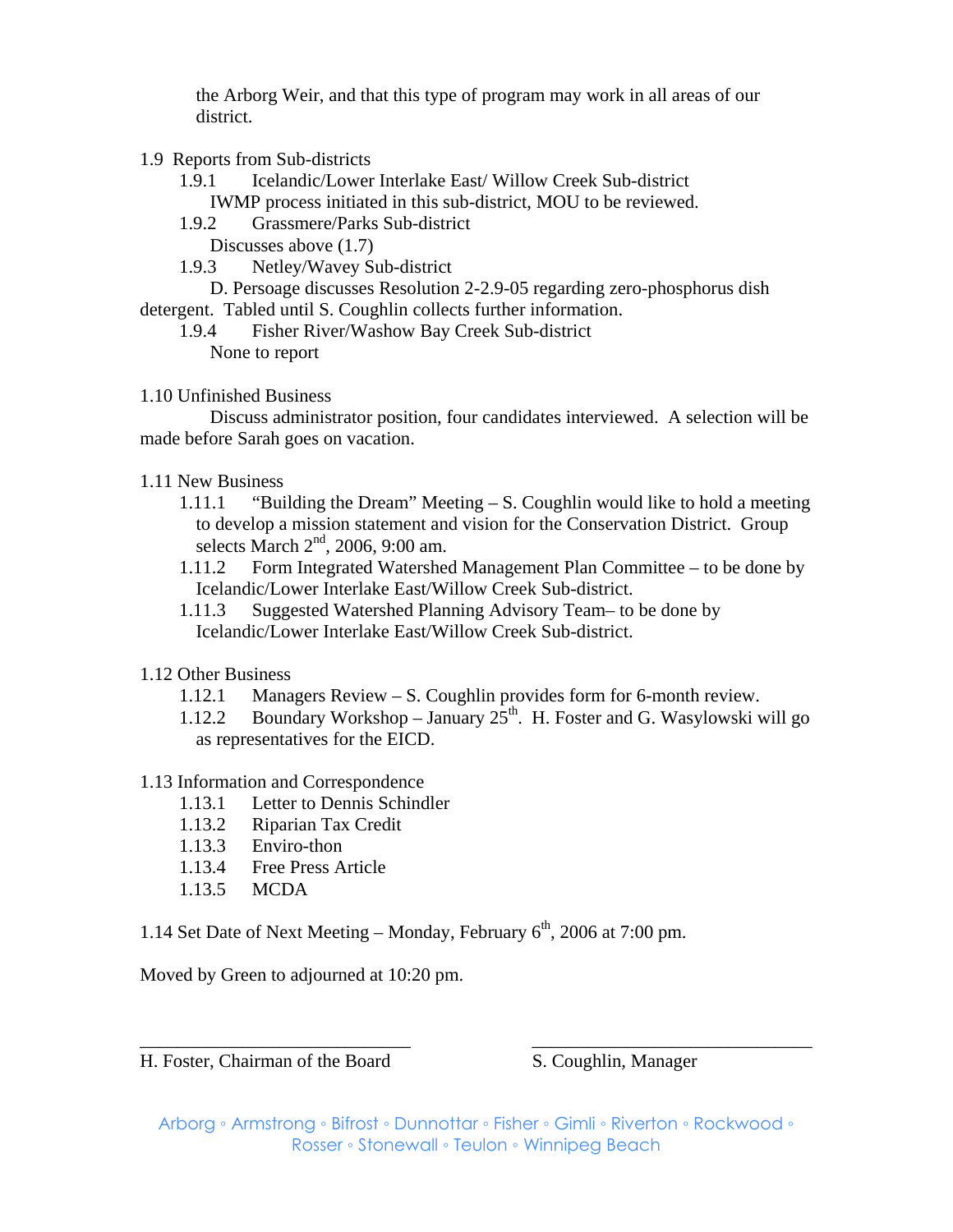

Box 1740 Gimli, MB R0C 1B0 Phone: (204) 642-7578 East Interlake Conservation District Email Address: scoughlin.eicd@mts.net



|                 | <b>February 6, 2006</b> | <b>Board Meeting No. 2-06</b>                                | Gimli, MB |
|-----------------|-------------------------|--------------------------------------------------------------|-----------|
| <b>Present:</b> | H. Foster               | Chairman, East Interlake Conservation District (EICD)        |           |
|                 | G. Wasylowski           | Vice-Chairman, Icelandic River /Lower Interlake East/ Willow |           |
|                 |                         | Creek Sub-district                                           |           |
|                 | G. Grenkow              | Chairman, Grassmere/Parks Creek Sub-district                 |           |
|                 | D. Persoage             | Chairman, Netley/Wavey Creek Sub-district                    |           |
|                 | R. Green                | Chairman, Fisher River/Washow Bay Creek Sub-district         |           |
|                 | S. Anderson             | Resource Planner, CD Program, MB Water Stewardship           |           |
|                 | J. Arthur               | Regional Water Manager, Water Stewardship                    |           |
|                 | S. Conghlin             | Manager, East Interlake Conservation District (EICD)         |           |
|                 | <b>B.</b> Demarchuk     | Administrator, East Interlake Conservation District (EICD)   |           |
|                 |                         |                                                              |           |

## **2.1 Meeting to Order at 7:02 pm**

#### **2.2 Agenda**

 **Resolution 58-2.2-06 Green - Persoage**

That the agenda be approved

#### **CARRIED**

#### **2.3 Approval of Minutes**

That the minutes of the January  $9<sup>th</sup>$ , 2006, Board Meeting be tabled

#### **CARRIED**

#### **2.4 Delegation (s)**

#### **2.4.1 John Arthur**

- J. Arthur suggests that each sub-district will provide a priority list to the Province. This EICD endorsed list will help water services to develop their work plan
- S. Coughlin suggests sub-district budget: \$60,000 divided by 4 sub-districts equally and they decide what fits their sub-district needs. S. Coughlin recommends using that money to design a Surface Water Strategy for each sub-district
- Board discussed long term, short term goals, and priorities for the EICD
- H. Foster states that the EICD is not planning to get involved with enforcement activities
- G. Wasylowski stated that too many people reviewing drainage applications
- G. Grenkow asks about drainage standards in the Interlake
- S. Anderson explains licensing process in CD's which conduct drainage programs. Whitemud CD can approve licenses on the spot
- J. Arthur states that licenses must still receive final approval from the water services branch

#### **2.4.2 Sheldon Anderson**

• Update on the Gladstone office: hired Melanie Dubois from Riparian Health Council now as Resource planner in Gladstone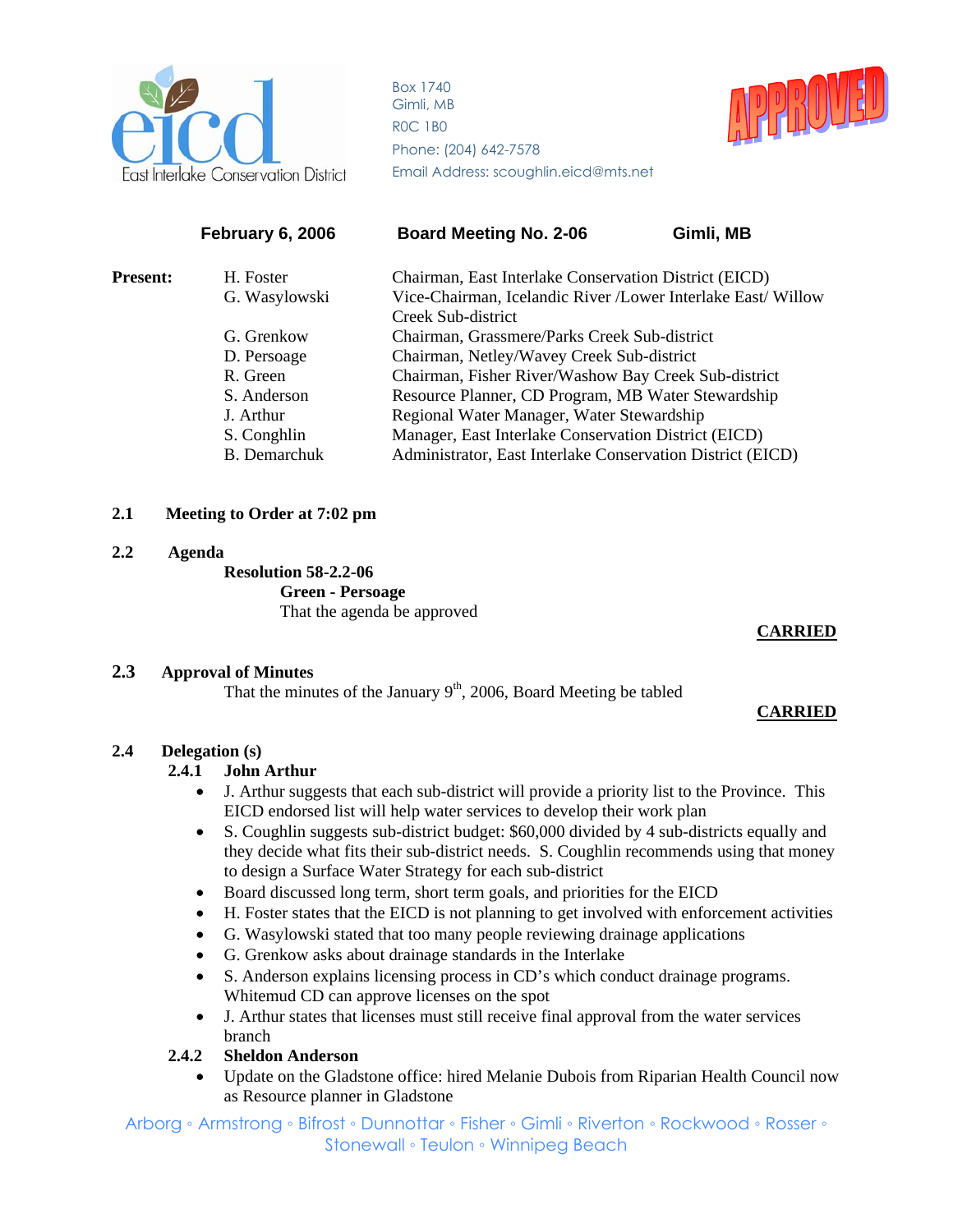- Provincial appointees, Gladstone received a message from the Cabinet that they will be filling these positions
- Lorimer Thompson may not be Director and his position will be advertised
- Gladstone reviewing cost-sharing model
- Informed the Board regarding the Seine-Rat River Conservation District expansion
- Briefed the Board about the boundary workshop
- Discussions with the board regarding assessment for the 2006/2007 levy and the CD watershed plan

## **2.5 Financial Report**

January, 2006 Quarterly Report Approval of Expenditures Board reviewed current report submitted by B. Demarchuk **Resolution 59-2.5-06 Wasylowski - Grenkow**

That the Board approve expenditures as presented

## **2.6 Business Arising from Minutes**

**2.6.1 Dispute Resolution - J. Arthur** 

Discussion on finding solutions for drainage disputes

# **2.7 Chairperson's/Manager's Reports**

## **S. Coughlin**

- Briefed the Board regarding the Boundary Workshop and the Red River Basin Conference
- Presented a course of action for the Surface Water Management Plan
- Update regarding the Arborg Weir Project

#### **H. Foster**

• Briefed the Board regarding the Boundary Workshop

#### **2.8 Reports from Sub-Districts (SD Resolutions)**

**2.8.1 Icelandic/Lower Interlake East/Willow Creek:** 

G. Wasylowski mentions an Ag. Society fair meeting on May 22. It would be valuable for EICD to attend

**2.8.2 Grassmere/Parks:** 

 $N/A$ 

- **2.8.3 Netley/Wavey:**  N/A
- **2.8.4 Fisher River/Washow Bay Creek:** went over the watershed plan

#### **Resolution 60-2.8.4-06**

#### **Green - Grenkow**

 That D. Smolinski is going to be representative for the Fisher River/Washow Bay Creek committee

#### **CARRIED**

#### **CARRIED**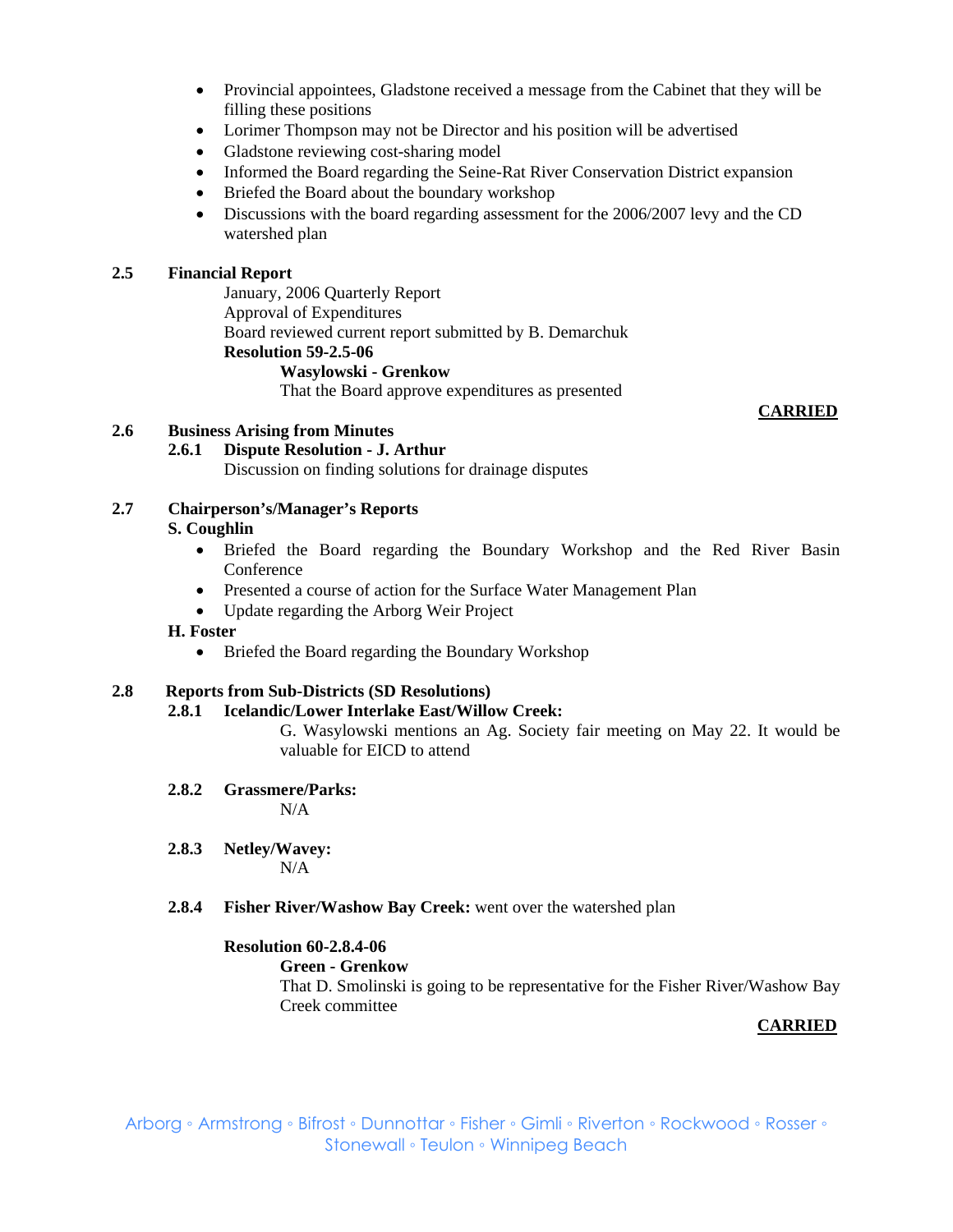#### **2.9 Unfinished Business**

**2.9.1 MOU with Province – Icelandic River/Lower Interlake East/Willow Creek Sub-District**

#### **2.10 New Business**

#### **2.10.1 Presentation letter/of levy request**

S. Coughlin gives a presentation to be given at council meetings, with the request for input

#### **2.11 Other Business**

#### **2.11.1 Revised Remuneration Forms**

All forms are to be signed by Board chair and submitted by March  $15<sup>th</sup>$ , 2006 before fiscal year end

#### **2.12 Information and Correspondence**

#### **2.12.1 Memo from J. Arthur RE: Sale of Farm Land**

Asking whether or not the CD is interested in purchasing the land for water retention J. Arthur will be sending memos to different departments in order to find partners G. Grenkow asks who would hold the title, and S. Anderson states that all components would be on the title

# **2.12.2 Invitation from the South Interlake GO Team – February 9th, 2006**

#### **2.12.3 Letter from J. Stefanson**

 **2.12.4 Phosphorus workshop invitation - February 13th, 2006, at 8:00 am; Research seminar, February 15 @ 9:00 am, Carolyn Sifton Lecture Theatre, 130 Agriculture Building** 

S. Coughlin will be attending

 **2.12.5 Water Stewardship Open House RE: Nutrient Management Regulations - February 16th, 2006 @ 5:00 pm, Waterfront Centre, Gimli** G. Wasylowski will be attending

#### **2.13 Next Board Meeting:**

• Next Board meeting scheduled for March  $10^{th}$ , 2006 at 9:00 am in the EICD office in Gimli, including 'Building the Dream' meeting

#### **2.14 Adjournment**

• Moved by D. Persoage that the meeting be adjourned at 9:46 pm

H. Foster, Chairman B. Demarchuk, Administrator

Arborg ◦ Armstrong ◦ Bifrost ◦ Dunnottar ◦ Fisher ◦ Gimli ◦ Riverton ◦ Rockwood ◦ Rosser ◦ Stonewall ◦ Teulon ◦ Winnipeg Beach

**\_\_\_\_\_\_\_\_\_\_\_\_\_\_\_\_\_\_\_\_\_\_\_\_\_\_\_\_\_\_\_\_\_\_\_ \_\_\_\_\_\_\_\_\_\_\_\_\_\_\_\_\_\_\_\_\_\_\_\_\_\_\_\_\_\_\_\_\_\_\_**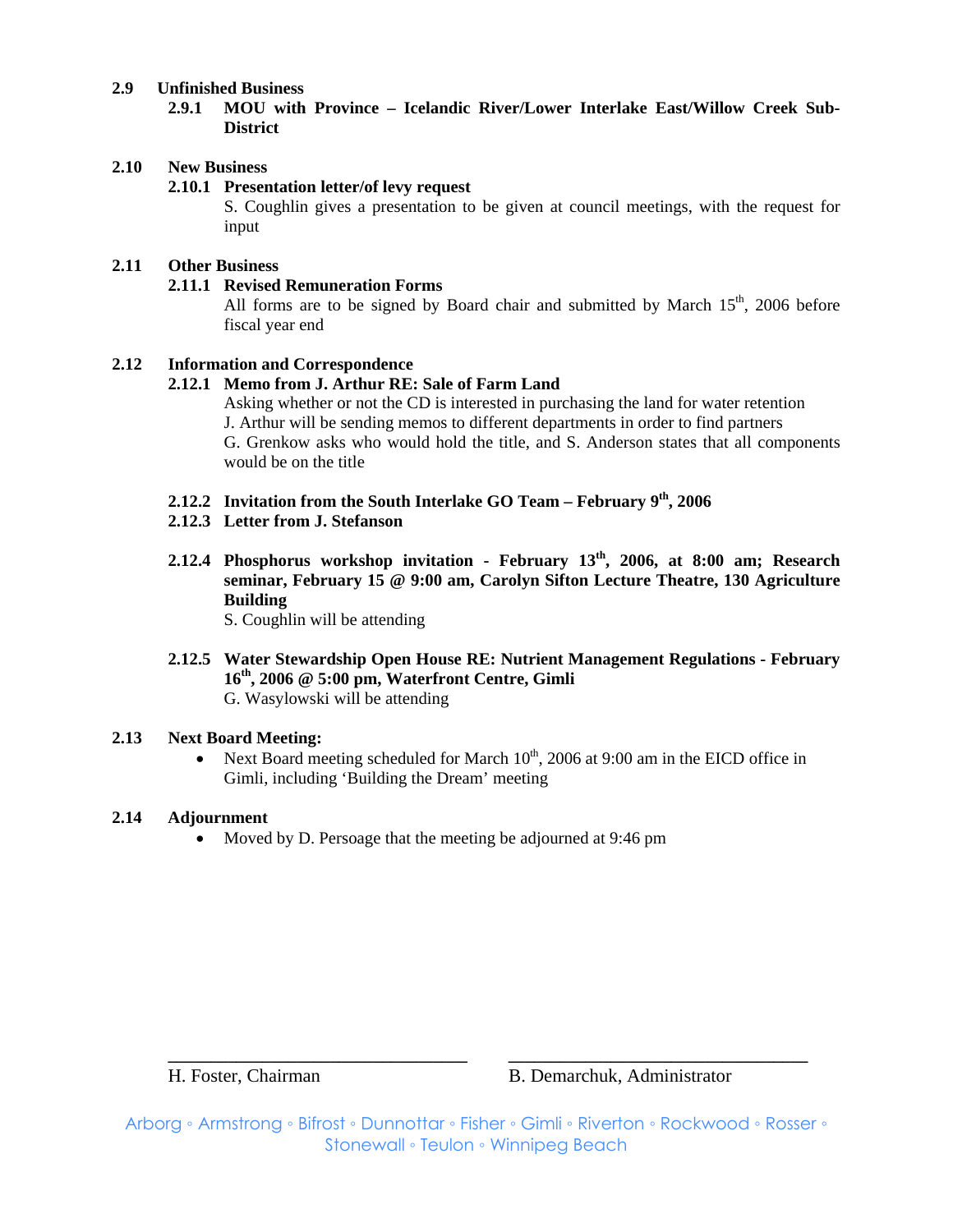

Box 1740 Gimli, MB R0C 1B0 Phone: (204) 642-7578 East Interlake Conservation District Email Address: scoughlin.eicd@mts.net



# March 10<sup>th</sup>, 2006 Board Meeting No. 3-06 Gimli, MB **Present:** H. Foster Chairman, East Interlake Conservation District (EICD) G. Wasylowski Vice-Chairman, Icelandic River /Lower Interlake East/ Willow Creek Sub-district G. Grenkow Chairman, Grassmere/Parks Creek Sub-district D. Persoage Chairman, Netley/Wavey Creek Sub-district R. Green Chairman, Fisher River/Washow Bay Creek Sub-district S. Conghlin Manager, (EICD) B. Demarchuk Administrator, (EICD)

#### **3.1 Meeting to Order at 9:00 am**

#### **3.2 Agenda**

# **Resolution 61-3.3-06**

 **Green - Persoage**

That the agenda be approved

#### **CARRIED**

#### **3.3 Approval of Minutes**

# **Resolution 62-3.3-06**

 **Green – Grenkow**  That the minutes of the January 9<sup>th</sup> 2006, & February 6<sup>th</sup>, 2006, Board meeting be approved as distributed

#### **CARRIED**

#### **3.4 Financial Report**

#### **B. Demarchuk gave a brief explanation regarding last months financial**

**Resolution 63-3.4-06 Wasylowski - Grenkow** That the Board approve the cheque from the Interlake Development Corporation

**CARRIED**

**Resolution 64-3.4-06 Grenkow- Persoage** That the Board approve expenditures as presented

#### **CARRIED**

## **3.5 Business Arising from Minutes**

- **3.6 Chairperson's/Manager's Reports** 
	- **H. Foster** Briefed the Board regarding the Boundary Workshop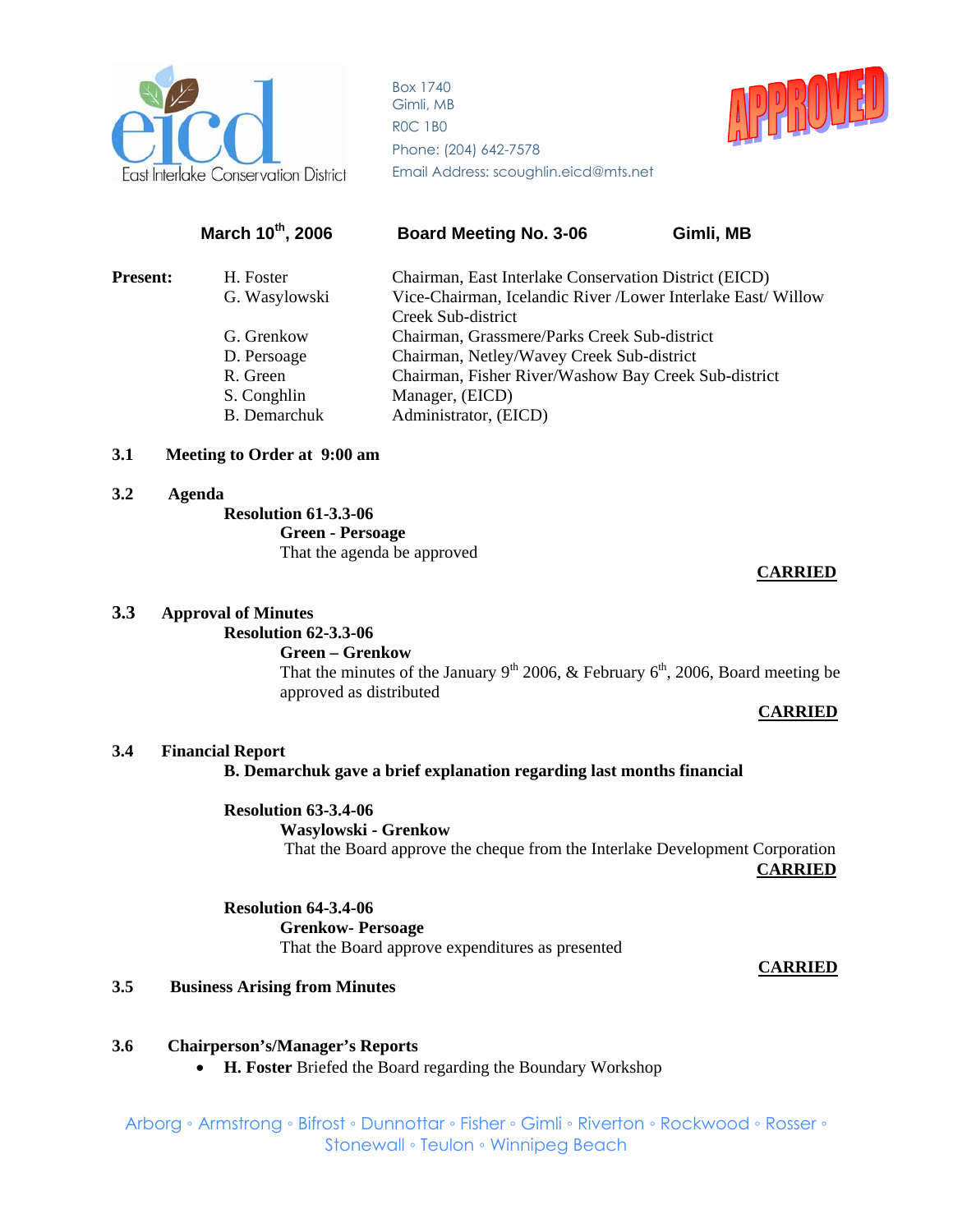## **S. Coughlin – Grant applications**

- Fisheries Enhancement Initiative Grant totalling \$45,000.00 with \$25,000.00 requested from FEI, \$7,500.00 from Federal government, \$5,500.00 from in-kind support and \$7,000.00 from EICD. Work will go towards a Habitat Assessment for the Icelandic River watershed. A similar grant has been drafted for the Washow Bay area, with a similar breakdown in funding request. Work conducted on this project will receive guidance from the IWMP Project Management Team, and report to the main Board
- **Resolution 65-3.6-06 Wasylowski - Green**  That the Board approve EICD expenditures of \$14,000.00 as outlined in the FEI in the grant applications

**CARRIED**

• Sustainable Development Innovations Fund

# **Resolution 66-3.6-06**

#### **Persoage - Grenkow**

That the Board approve expenditures of \$12,000.00 as outlined in the SDIF application **CARRIED**

- S. Coughlin reports on cash flow submission to Province for 2006-07 fiscal. First quarter request for \$50,000, Second, third and forth quarters as follows:\$50,000, \$64,000.00, \$40,000.00.
- S. Coughlin discusses manager's meeting: forming a water quality committee (Sarah, Glen Campbell and David Huck); e-mailed to MCDA re: long term policy strategy

**\*ACTION** Sarah to write MCDA as outlined in email discussed with Board

#### **3.7 Reports from Sub-Districts (SD Resolutions)**

## **3.7.1 Icelandic/Lower Interlake East/Willow Creek:**

N/A

- **3.7.2 Grassmere/Parks:**  N/A
- **3.7.3 Netley/Wavey:**  N/A
- **3.7.4 Fisher River/Washow Bay Creek:**
- **3.8 Unfinished Business N/A**

#### **3.9 New Business**

## **3.9.1 Draft Vision/Mission statements**

**VISION**: To be leaders in a regionally cooperative effort to sustain the ecological, economical and social health of our watershed.

#### **MISSION:** An organization that promotes and builds relationships to:

- understand the state of our watershed;
- work together to preserve and protect our watershed;
- enjoy an improved state of ecological, economical, and social health; and,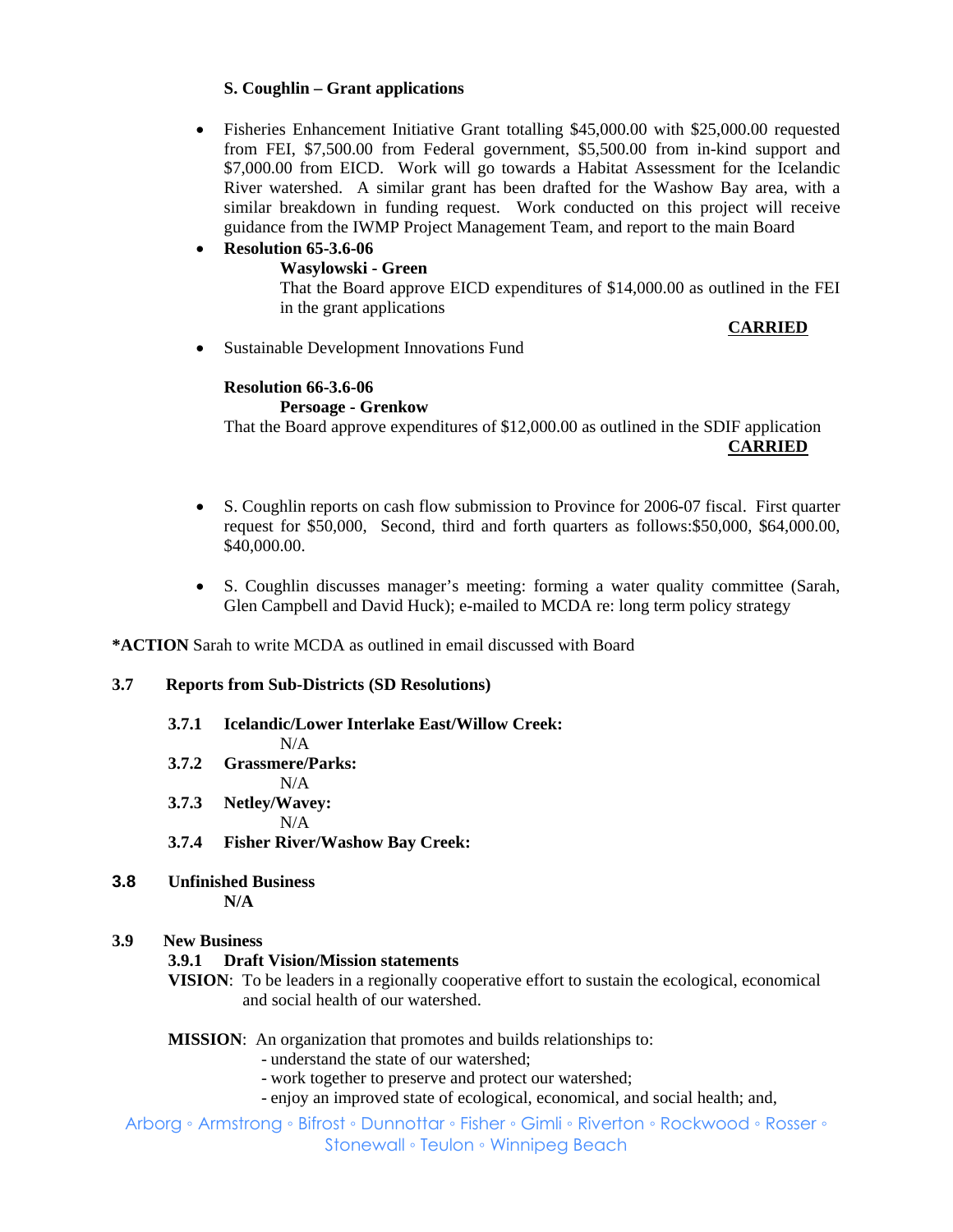- be accountable to the residents of our watershed.

Vision and mission statement to be sent to sub-district members for review and comment.

**3.9.2 Board Structure** - EICD to form levy committee comprising RM, Town, Village and new member representation for future levy requests.

**3.9.3 MCDA summer tour** - cancelled, replaced with tour to Ottawa

## **3.9.4 Education – Technical writing course**  IALA to pay for ½ the fees for technical writing, EICD cost of \$500 And Simply Accounting course in May for \$269.00 **Resolution 67-3.9.4-06 Wasylowski – Green**

# **3.10 Other Business 3.10.1 Integrated Water Management Plan** – update on status

**3.10.2 Discuss Surface Water Monitoring Program** 

## **3.11 Information and Correspondence 3.11.1 Letter from J. Arthur of the MB Water Stewardship to Town of Stonewall**

- **3.11.2 Letter's from Town of Stonewall and Town of Arborg**
- **3.11.3 Letter from AMM re: 2006 Municipal official's seminar MTCML tradeshow**

#### **3.12 Next Board Meeting**

• Next Board meeting scheduled for April  $10^{th}$ , 2006 at 7:00 pm in the EICD office in Gimli

**\_\_\_\_\_\_\_\_\_\_\_\_\_\_\_\_\_\_\_\_\_\_\_\_\_\_\_\_\_\_\_\_\_\_\_ \_\_\_\_\_\_\_\_\_\_\_\_\_\_\_\_\_\_\_\_\_\_\_\_\_\_\_\_\_\_\_\_\_\_\_**

#### **3.13 Adjournment**

• Moved by Wasylowski that the meeting be adjourned at 3:30 pm

H. Foster, Chairman B. Demarchuk, Administrator

 **CARRIED**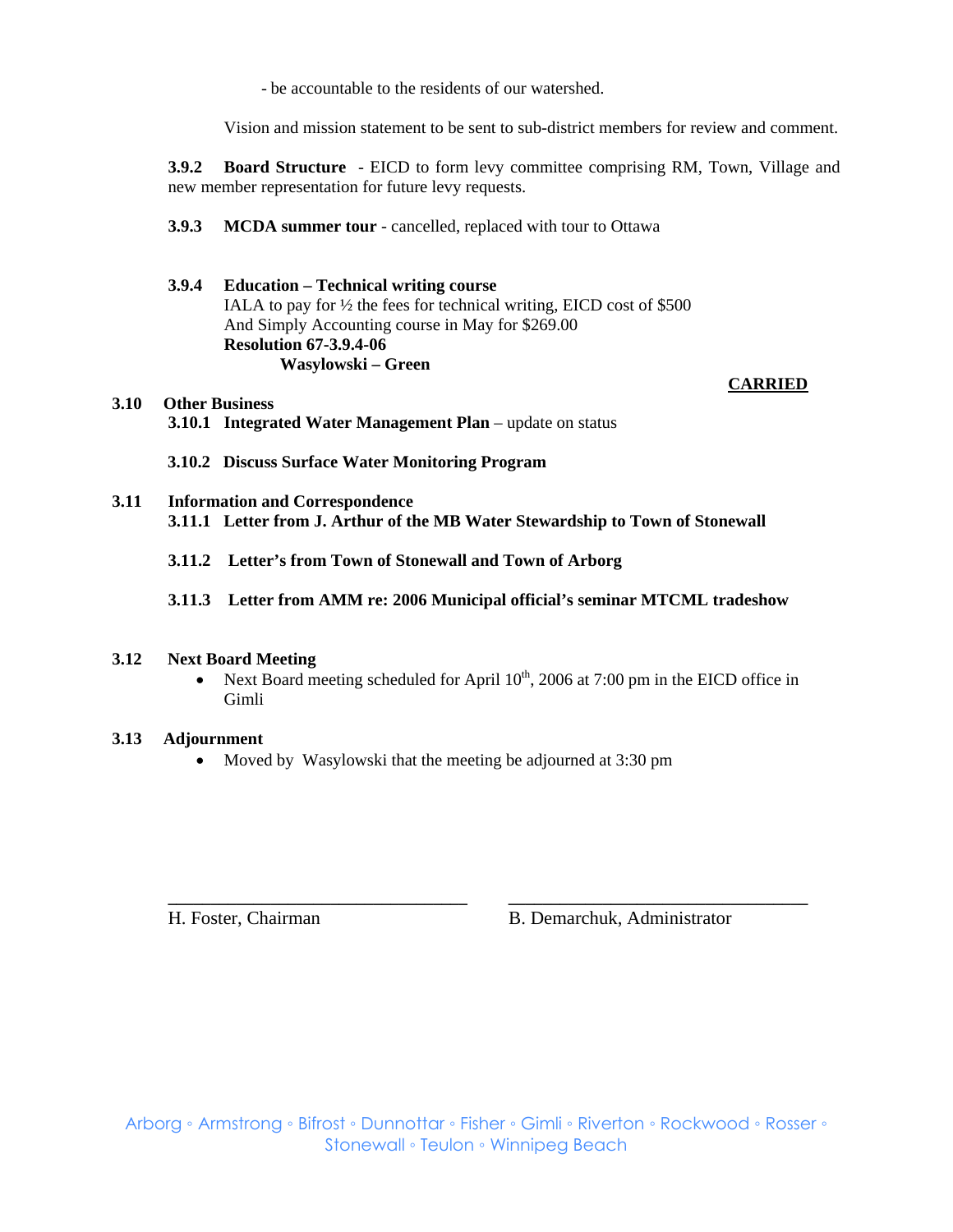

Box 1740 Gimli, MB R0C 1B0 Phone: (204) 642-7578 nterlake Conservation District Email Address: scoughlin.eicd@mts.net



|                 | April 10th, 2006 | <b>Board Meeting No. 4-06</b>                              | Gimli, MB |
|-----------------|------------------|------------------------------------------------------------|-----------|
| <b>Present:</b> | H. Foster        | Chairman, East Interlake Conservation District (EICD)      |           |
|                 | D. Persoage      | Chairman, Netley/Wavey Creek Sub-district                  |           |
|                 | R. Green         | Chairman, Fisher River/Washow Bay Creek Sub-district       |           |
|                 | M. Podaima       | Provincial Appointee                                       |           |
|                 | S. Coughlin      | Manager, (EICD)                                            |           |
|                 | B. Demarchuk     | Administrator, (EICD)                                      |           |
|                 | J. Arthur        | Regional Water Manager, Water Stewardship                  |           |
|                 | S. Anderson      | Resource Planner, CD Program, MB Water Stewardship         |           |
| <b>Regrets:</b> | G. Wasylowski    | Vice-Chairman, Icelandic River/Lower Interlake East/Willow |           |
|                 |                  | Creek Sub-district                                         |           |
|                 | G. Grenkow       | Chairman, Grassmere/Parks Creek Sub-district               |           |
|                 |                  |                                                            |           |

#### **4.1 Meeting to Order at 7:05 pm**

#### **4.2 Approval of Agenda**

 **Resolution 68-4.2-06**

 **Green - Persoage** That the agenda be approved as distributed

#### **CARRIED**

# **4.3 Approval of Minutes**

# **Resolution 69-4.3-06**

 **Persoage - Green**  That the minutes of the March  $10^{th}$ , 2006, Board meeting be approved as distributed

#### **CARRIED**

#### **N/B: A Sub-district Vice-Chair could attend a CD Main Board meeting in place of the Board member if the Board member can't attend the Main Board meeting.**

#### **4.4 Financial Report**

**B. Demarchuk gave a brief explanation regarding last months financial Resolution 70-4.4-06 Persoage - Green** That the Board approve the Financial statement as distributed

**CARRIED**

**Motion to approve Ray Knowles as the EICD Auditor Resolution 71-4.4-06 Green – Podaima** 

 **CARRIED**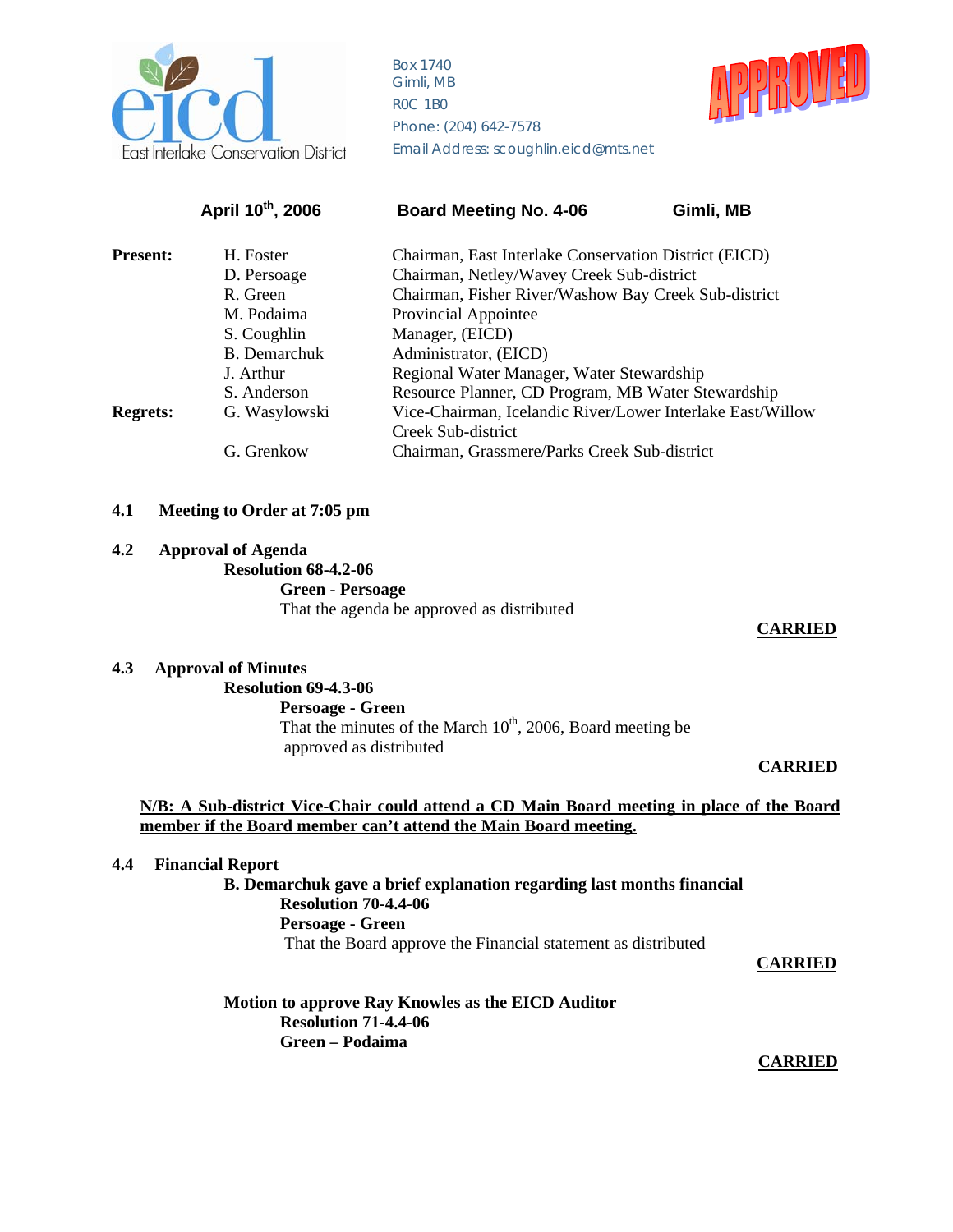#### **4.5 Business Arising from Minutes**

## **4.5.1 Funding Structure Committee (FSC)**

• Town of Arborg requesting a new funding structure for the annual member levy. Arborg requesting a levy based on portioned land assessment. The FSC may consider portioned land assessed based levies, a levy based on a flat rate, or a combination of the above.

## **Resolution 72-4.5.1-06**

#### **Persoage – Podaima**

That the FSC consist of one EICD Board member, one Town member, one RM member, one Village member and one non-member (selected from St. Andrews, West St. Paul, Woodlands or Selkirk). The FSC must report prior to setting next years levy.

#### **CARRIED**

## **4.5.2 2006 Levy Request**

- The EICD has not been informed of their provincial grant for 2006-07.
- Should the levy request change for 2006, the Town of Teulon's levy cheque may be refunded.
- Five positions needed. **D. Persoage to sit on the committee as the EICD Board representative**.

## **4.5.3 Approval of Vision and Mission Statement**

**VISION**: To be leaders in a regionally cooperative effort to sustain the ecological, economical and social health of our watershed.

- **MISSION**: An organization that promotes and builds relationships to:
	- understand the state of our watershed;
	- work together to preserve and protect our watershed;
	- enjoy an improved state of ecological, economical, and social health; and,
	- be accountable to the residents of our watershed.

#### **Resolution 73-4.5.3-06**

## **Motion to adopt the EICD Mission and Vision Statement.**

 **Podiama - Green** 

## **CARRIED**

#### **4.6 Chairperson's/Manager's Reports**

## **H. Foster**

- Briefed the Board regarding the MCDA board meeting on April  $3<sup>rd</sup>$ , 2006.
- Commission members will increase from seven members to nine members.
- Access to funding for the Sustainable Development and Innovations Fund.
- GIS and Labour relation seminars offered to all CD members.

#### **S. Coughlin – Grant applications**

- Dennis Schindler is heading the equivalent Environmental Farm Plan (EFP) initative. Our CD may be able to obtain additional funding for projects.
- Surface Water Monitoring Proposal submitted to Water Stewardship fund.
- Four well applications have been received for 2006 so far.

## **4.7 Reports from Sub-Districts (SD Resolutions)**

- S. Coughlin briefed the Board regarding the Terms of Reference for each of the Subdistricts surface water management plan.
- S. Coughlin suggests that we hire two students for the summer to asses the conditions of all drains in the district. The students would work in J. Arthur's office under his guidance. S. Coughlin to work out a plan with J. Arthur to cost share and will report to Board via phone.
- Board thanked J. Arthur for his attendance prior to excusing himself at 7:26 pm.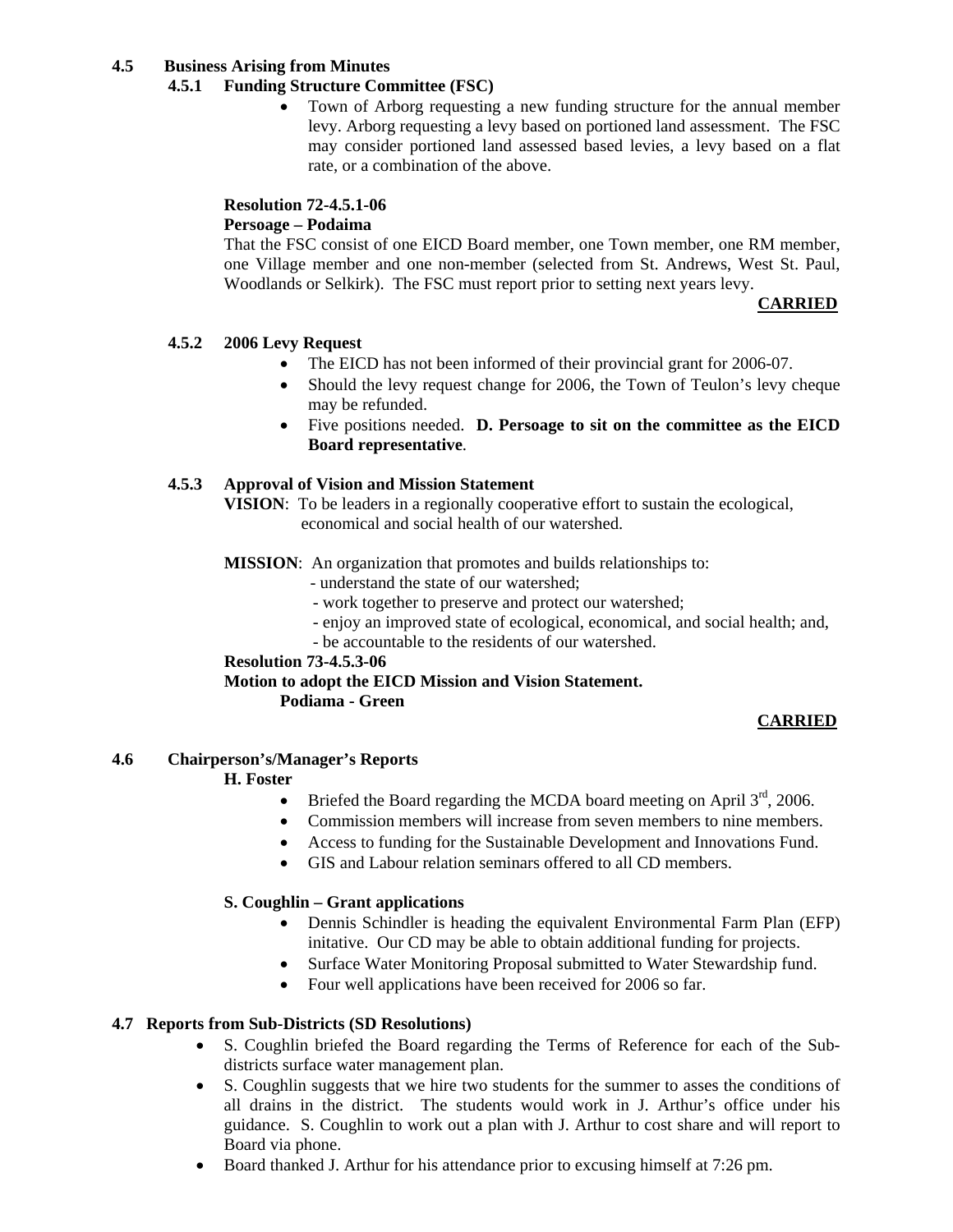## **4.7.1 Icelandic/Lower Interlake East/Willow Creek:**

• Recommended allocation of \$15,000 to hire staff to start the preliminary work for Phase 0 and Phase 1 of the surface water management plan.

## **4.7.2 Grassmere/Parks:**

N/A

## **4.7.3 Netley/Wavey:**

• A presentation from Bill Fluery and Doug Oliver of the West Interlake Water Management Association (WIWMA).

S. Coughlin sent a letter to the West Interlake Water Association requesting detailed information as their project progresses.

## **4.7.4 Fisher River/Washow Bay Creek:**

• The Sub-district requested that \$7,500.00 be put towards the Plishka Drain project. The Board decided to table this request.

## **4.8 Unfinished Business**

## **4.8.1 Surface Water Management Plan – A Collaborative Approach**

## **4.9 New Business**

## **4.9.1 Welcome Melvin Podaima, Provincial Appointee.**

S. Anderson read a letter from W. Hilderbrand welcoming M. Podaima. S. Anderson gave M. Podaima an orientation binder and briefly explained to the Board the contents. *ACTION: meeting, Sheldon, Sarah, Melvin, Harold and Garry* 

## **4.9.2 Annual Meeting**

• AGM set for the second week of December.

## **4.10 Other Business**

 **4.10.1 Policies** 

*ACTION: next meeting add a list of the cheques to be approved.* 

## **4.10.2 Discuss Surface Water Monitoring Program**

## **4.11 Information and Correspondence**

 **4.11.1 Request from West Interlake Water Association**  As per above noted 4.7.3.

## **4.11.2 MCDA**

**4.11.3 Neil Fisher - Hnausa or Dunnottar Shoreline Protection Program**  Workshop in September, board would like S. Coughlin to get more information.

## **4.12 Next Board Meeting**

• Next Board meeting scheduled tentatively May  $8<sup>th</sup>$ , 2006 at 7:00 pm in the EICD office in Gimli

**\_\_\_\_\_\_\_\_\_\_\_\_\_\_\_\_\_\_\_\_\_\_\_\_\_\_\_\_\_\_\_\_\_\_\_ \_\_\_\_\_\_\_\_\_\_\_\_\_\_\_\_\_\_\_\_\_\_\_\_\_\_\_\_\_\_\_\_\_\_\_**

## **4.13 Adjournment**

• Moved by Podaima that the meeting be adjourned at 9:50 pm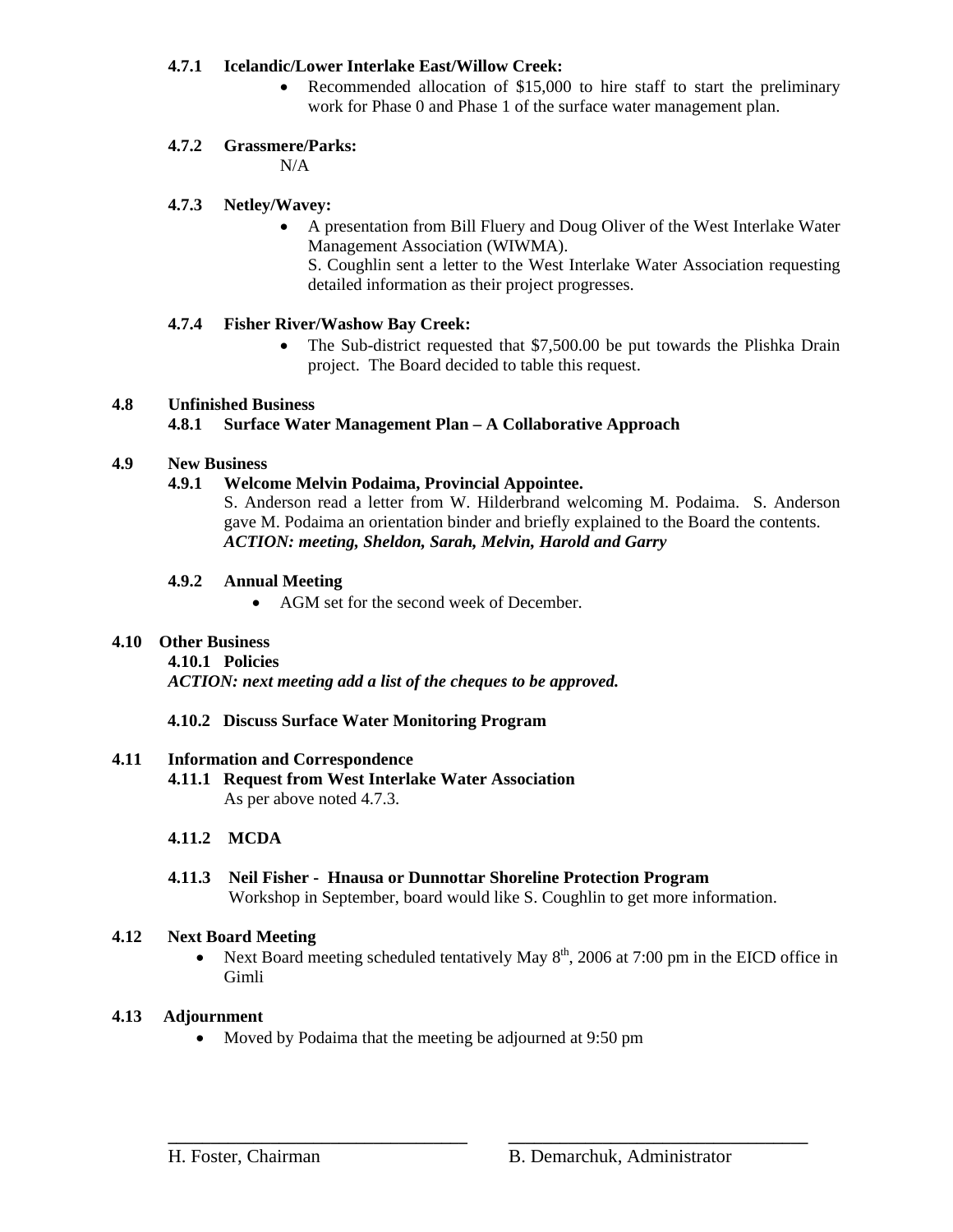

Box 1740 Gimli, MB R0C 1B0 Phone: (204) 642-7578 Email Address: scoughlin.eicd@mts.net



# **May 8th, 2006 Board Meeting No. 5-06 Gimli, MB**

| H. Foster     | Chairman, East Interlake Conservation District (EICD)        |
|---------------|--------------------------------------------------------------|
| G. Wasylowski | Vice-Chairman, Icelandic River /Lower Interlake East/ Willow |
|               | Creek Sub-district                                           |
| R. Gamble     | Council Rep., Dunnottar, NW SD                               |
| R. Green      | Chairman, Fisher River/Washow Bay Creek Sub-district         |
| S. Coughlin   | Manager, (EICD)                                              |
| B. Demarchuk  | Administrator, (EICD)                                        |
| R. Betcher    | Manager, Groundwater Management Section, MB Water            |
|               | Stewardship                                                  |
| D. Persoage   | Chairman, Netley/Wavey Creek Sub-district                    |
| G. Grenkow    | Chairman, Grassmere/Parks Creek Sub-district                 |
| M. Podaima    | Provincial Appointee                                         |
| J. Arthur     | Regional Water Manager, Water Stewardship                    |
| S. Anderson   | Resource Planner, CD Program, MB Water Stewardship           |
|               |                                                              |

#### **5.1 Meeting to Order at 7:05 pm**

#### **5.2 Approval of Agenda**

 **Resolution 74-5.2-06 Wasylowski - Green** That the agenda be approved as distributed.

#### **CARRIED**

#### **5.3 Delegations**

**5.3.1 Robert Betcher, Manager, Groundwater Management Section, MB Water Stewardship.** 

Board thanked R. Betcher for his presentation prior to excusing himself at 8:43 pm.

#### **5.4 Approval of Minutes Resolution 75-5.4-06**

# **Green - Gamble**

That the minutes of the April  $10^{th}$ , 2006, Board meeting be approved as distributed.

#### **CARRIED**

#### **5.5 Financial Report**

B. Demarchuk gave a brief explanation regarding last month's financials. **Resolution 76-5.5-06 Gamble - Wasylowski** That the Board approve the Financial statement as distributed.

#### **CARRIED**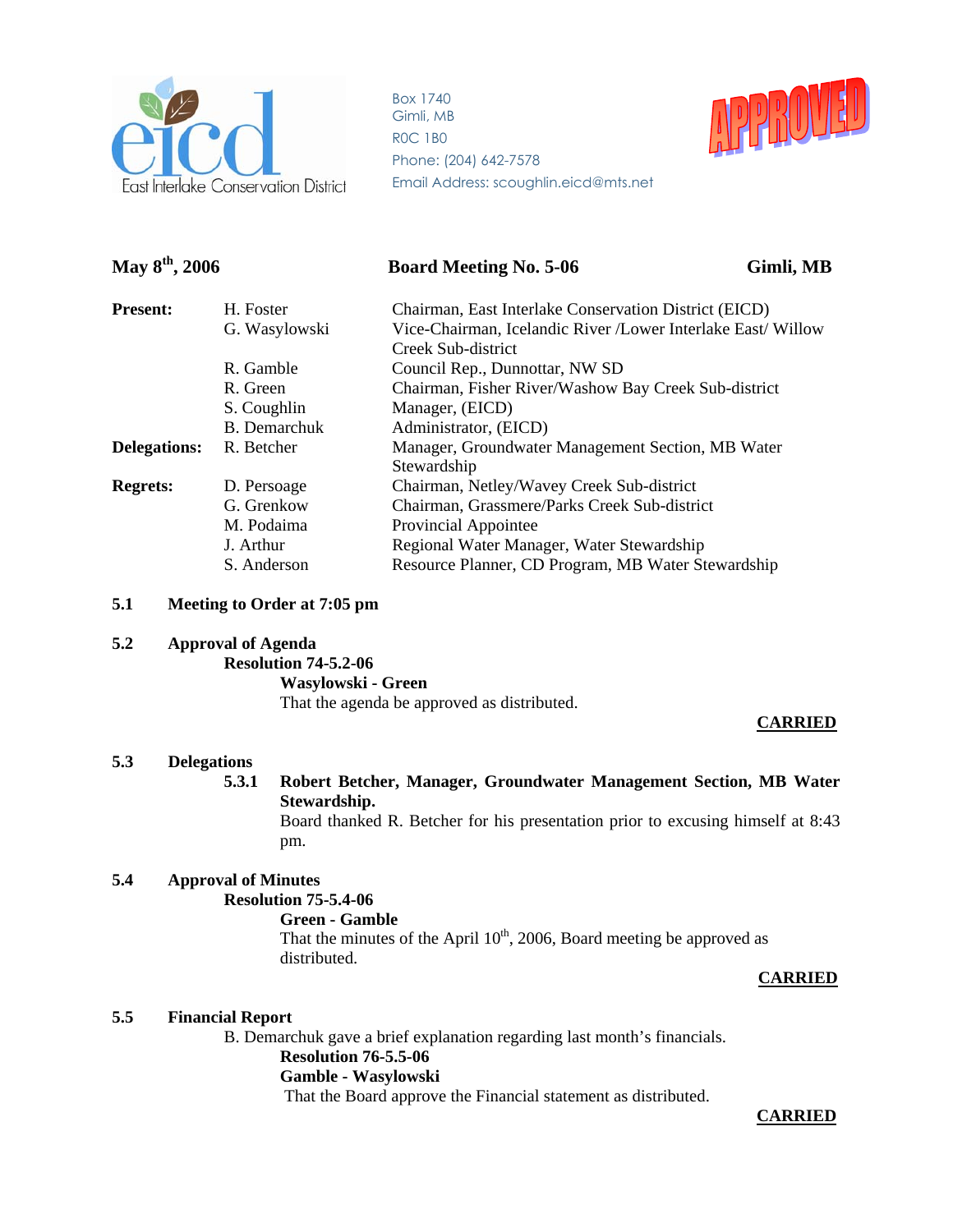#### **5.6 Business Arising from Minutes**

5.6.1 S. Coughlin requests hiring a student to locate abandoned wells.

S. Coughlin talked to Bob regarding hiring a student at \$12.00/ hour and possibly getting some support from the province. The Surface Water Management Strategy's priority would be to start with the active wells, and work their way to the individual users.

Allocation of funds was discussed.

#### **Resolution 77-5.6.1-06 Gamble - Wasylowski** Motion to hire a student to locate abandoned wells.

**CARRIED**

Board discussed revising the budget with priorities as follows: Integrated Water Management Plan Education Salaries Hire a student

#### **5.7 Chairperson's/Manager's Reports**

## **H. Foster**

N/A

## **S. Coughlin**

N/A

#### **5.8 Unfinished Business**

## **5.8.1 Surface Water Management Plan update**

S. Coughlin and J. Arthur will interview two students for the Engineer Technician position. S. Coughlin will lobby the Province for funding to pay for the student.

#### **5.9 New Business**

G. Wasylowski briefed the Board regarding the first Integrated Watershed Management Plan (IWMP) team meeting. S. Coughlin will manage the IWMP program but not run it. The EICD is one of the leaders in integrated watershed management planning.

#### **5.10 Other Business**

**5.11 Information and Correspondence**  N/A

#### **5.12 Next Board Meeting**

• Scheduled for Monday, June  $12<sup>th</sup>$ , 2006 at 7:00 pm at the EICD office in Gimli.

#### **5.13 Adjournment**

• Moved by Gamble that the meeting be adjourned at 9:34 pm.

H. Foster, Chairman B. Demarchuk, Administrator

Arborg ◦ Armstrong ◦ Bifrost ◦ Dunnottar ◦ Fisher ◦ Gimli ◦ Riverton ◦ Rockwood ◦ Rosser ◦ Stonewall ◦ Teulon ◦ Winnipeg Beach

**\_\_\_\_\_\_\_\_\_\_\_\_\_\_\_\_\_\_\_\_\_\_\_\_\_\_\_\_\_\_\_\_\_\_\_ \_\_\_\_\_\_\_\_\_\_\_\_\_\_\_\_\_\_\_\_\_\_\_\_\_\_\_\_\_\_\_\_\_\_\_**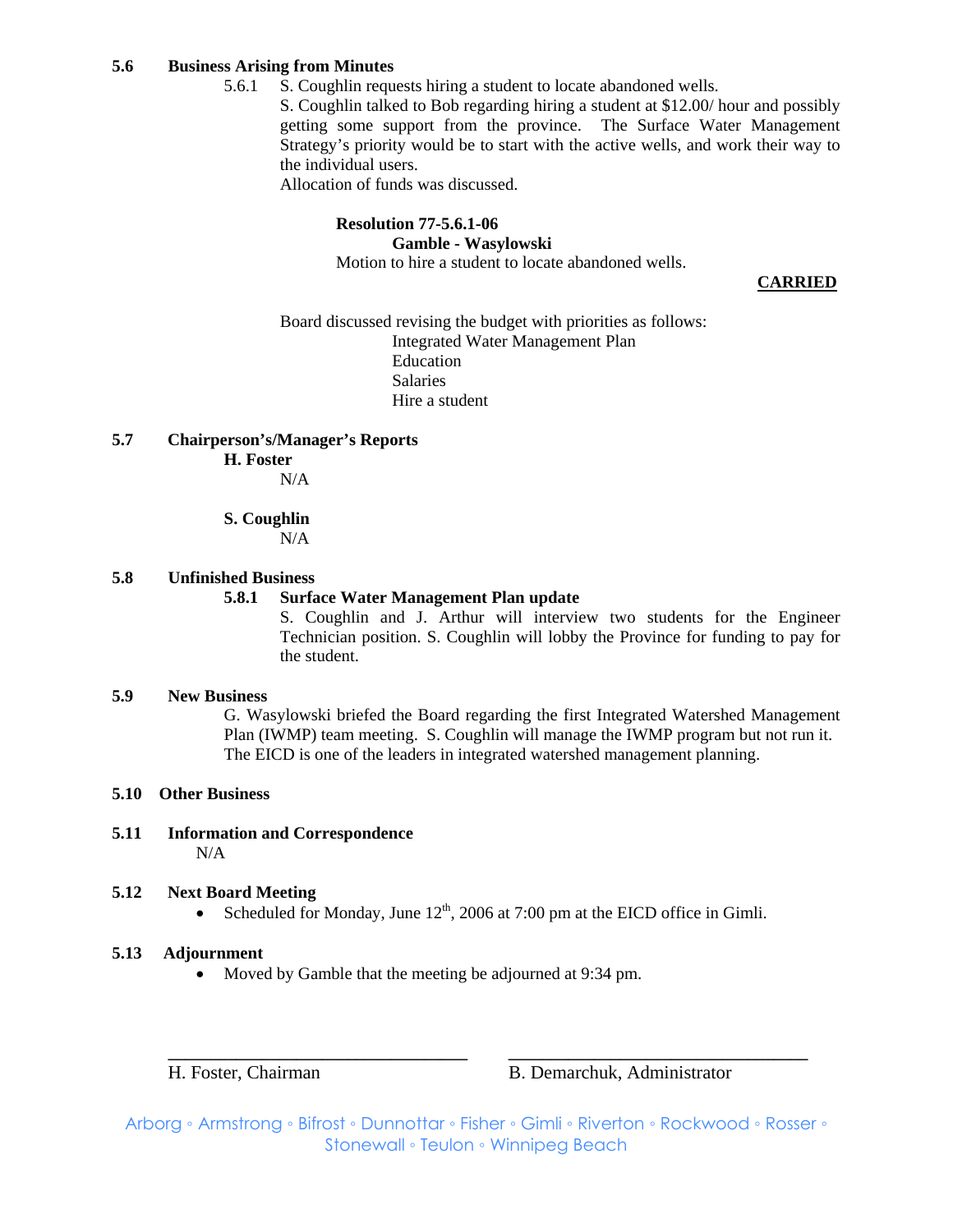

Box 1740 Gimli, MB R0C 1B0 Phone: (204) 642-7578 Email Address: scoughlin.eicd@mts.net



# **June 12<sup>th</sup>, 2006 Board Meeting No. 6-06** Gimli, MB

| <b>Present:</b>     | H. Foster     | Chairman, East Interlake Conservation District (EICD)        |
|---------------------|---------------|--------------------------------------------------------------|
|                     | G. Grenkow    | Chairman, Grassmere/Parks Creek Sub-district                 |
|                     | D. Persoage   | Chairman, Netley/Wavey Creek Sub-district                    |
|                     | R. Green      | Chairman, Fisher River/Washow Bay Creek Sub-district         |
|                     | G. Wasylowski | Vice-Chairman, Icelandic River /Lower Interlake East/ Willow |
|                     |               | Creek Sub-district                                           |
|                     | S. Anderson   | Resource Planner, CD Program, MB Water Stewardship           |
|                     | S. Coughlin   | Manager, EICD                                                |
|                     | B. Demarchuk  | Administrator, EICD                                          |
|                     | P. Lindell    | Engineer Technician, EICD                                    |
|                     | G. Poole      | Engineer Technician, EICD                                    |
| <b>Regrets:</b>     | M. Podaima    |                                                              |
|                     | J. Arthur     | Regional Water Manager, Water Stewardship                    |
| <b>Delegations:</b> | R. Knowles    | Chartered Accountant, Knowles, Warkentin & Bridges           |
|                     | D. Schindler  | Land Stewardship Specialist, MB Agriculture, Food and        |
|                     |               | <b>Rural Initiatives (MAFRI)</b>                             |

## **6.1 Meeting to Order at 7:00 pm**

#### **6.2 Approval of Agenda**

 **Resolution 78-6.2-06** 

 **Persoage – Green**

That the agenda be approved as distributed.

#### **CARRIED**

#### **6.3 Delegations**

## **6.3.1 R. Knowles, Chartered Accountant, Knowles, Warkentin & Bridges**

R. Knowles gave a quick overview of the DRAFT Audit report.

 R. Knowles suggested that the EICD board minutes be signed by the Chair and the Administrator after they have been approved.

Board thanked R. Knowles before he excused himself at 7:17 pm.

## **6.3.2 D. Schindler, Land Stewardship Specialist, MB Agriculture, Food and Rural Initiatives**

D. Schindler presented the Manitoba Farm Stewardship Program offered to producers by MAFRI.

 The overall objective of the MFSP is to accelerate the adoption of beneficial management practices on farms and agricultural landscapes.

D. Schindler explains program benefits and the Equivalents program. The EICD is one of the CD's MAFRI would like to include in the equivalents process.

Board thanked D. Schindler before he excused himself at 8:35 pm.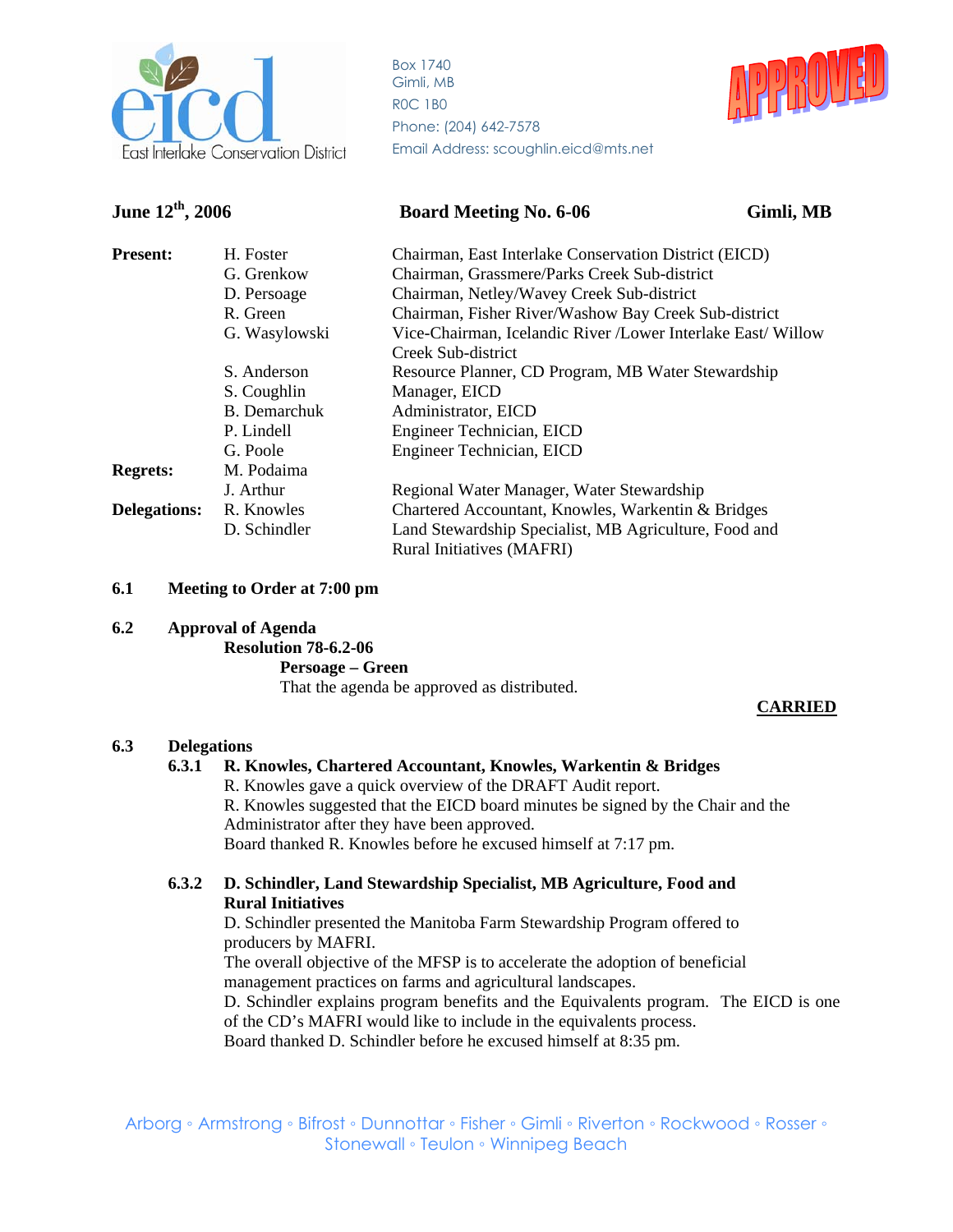**Resolution 79-6.3.2-06 Foster – Green**  That the EICD board supports the Equivalents Farm planning program.

**CARRIED**

#### **6.4 Approval of Minutes**

#### **Resolution 80-6.4-06**

#### **Grenkow – Persoage**

That the minutes of the May  $8<sup>th</sup>$ , 2006, Board meeting be approved as distributed.

#### **CARRIED**

## **6.5 Financial Report**

**6.5.1 Approval of Accounts** 

#### **Resolution 81-6.5.1-06**

 **Grenkow - Green** 

That the Board approve the Financial statement as distributed.

#### **CARRIED**

#### **ACTION: Board requests a breakdown of all the bills. ACTION: In addition to the cheque log, the Board requests a balance sheet is brought to all board meetings.**

#### **6.6 Business Arising from Minutes**

#### **6.7 Chairperson's/Manager's Reports**

#### **H. Foster**

- MCDA meeting on June  $9<sup>th</sup>$ , 2006.
- Met with Ministers on Friday, May  $26<sup>th</sup>$ , 2006.
- MCDA GIS training.

H. Foster asks S. Anderson at what point can we address drainage?

 S. Anderson states that the IWMP has to be completed and at that point an agreement will be reached with Water stewardship on who's going to pay for what. S. Anderson noted that for the EICD to receive the infrastructure funding, our board will have to begin discussions with our regional operations manager to coordinate capital transfers from the water branch not the CD program.

H. Foster stats that they need to clean some drains.

S. Anderson said that they met with S. Topping to talk about infrastructure, financing, engineering services and in kind contributions.

 H. Foster explains that the RM's agreed to put 25% down to form the EICD and to take care of third order drains.

 G. Grenkow suggests we lobby the government and figure out a game plan to present to S. Topping.

#### **S. Anderson**

- Meeting in Cooks Creek to talk about Provincial priorities:
	- o water quality and quantity
	- o how Provincial funding should be targeted
	- o assessment base financing
	- o board appointments
	- o additional money for CD's for top up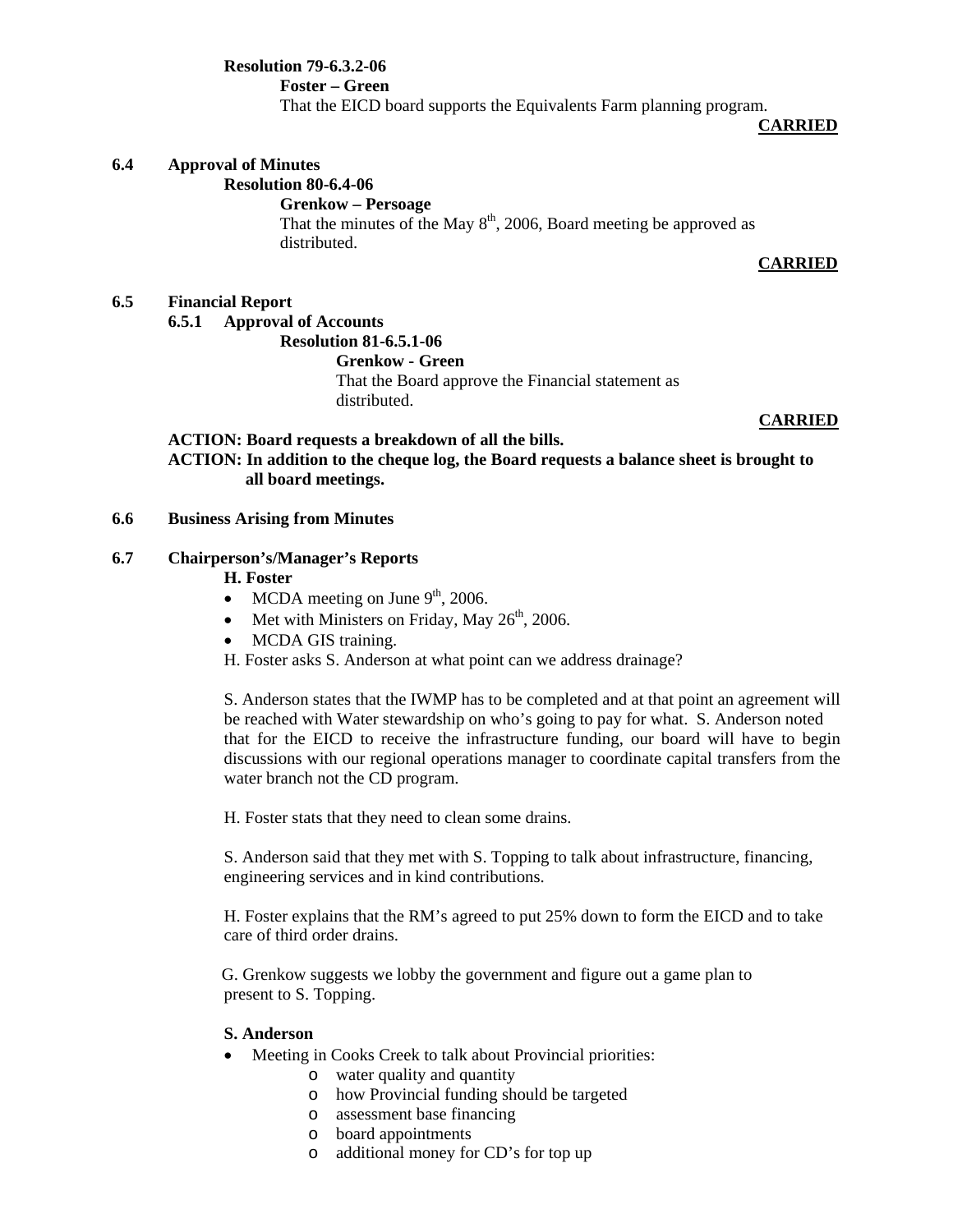- Provincial appointee seminar in July.
- G. Wasylowski joined the meeting at 9:43 pm via phone.

## **S. Coughlin**

- Water Quality proposal on hold, missed April and June sampling dates, S. Coughlin will continue pursuing this program.
- At the CD managers meeting we formed a Water Quality Committee.

G. Wasylowski asks if there are any other CDs doing Water Sampling?

S. Coughlin states that West Souris – share's responsibilities with the WQ group and Seine/Rat has a two year program.

- Lobbying S. Topping for SWMP funding.
- First IWMP meeting on May  $30<sup>th</sup>$ , 2006, team requested information from the group of scientists by July  $30<sup>th</sup>$ , 2006.
- Hired two students and they will give a presentation on what they have accomplished so far.
- Had meeting with all the sub-districts and suggested one meeting for all Sub-districts in September.
- Received letter from the Province regarding a progress report and S. Coughlin would like to finish the EICD goals.

G. Wasylowski states that it is important to show what we have accomplished and how much money will be needed for the next five years.

• Have meeting in July to set goals in place to present to the Province.

## **6.8 Unfinished Business**

#### **6.8.1 Finance Committee Recommendations**

- Met on May  $17<sup>th</sup>$ , 2006 and as a result two recommendations were established:
	- **1. Finance committee invite all municipalities from the watershed (members and non-members) to join the EICD. Once membership is gained a funding formula will be set.**
	- **2. For the 2006/07 fiscal year the Finance Committee recommends that each Town pay \$2000.00**

## **Resolution 82-6.4-06**

#### **Wasylowski – Persoage**

That the Towns pay a Levy of \$2500.00 for the 2006/07 year.

#### **CARRIED**

#### **Resolution 83-06**

#### **Wasylowski – Grenkow**

That the 2006/07 Budget be accepted.

#### **CARRIED**

## **6.8.2 Surface Water Management Plan update (Paul Lindell and Graham Poole)**

P. Lindell and G. Poole showed the Board a Power Point presentation of their accomplishments to date.

#### **6.9 New Business**

- **6.10 Information and Correspondence** 
	- **6.10.1 Riparian Health Council Workshop, Managing the Waters Edge, June 13th, 2006.**
	- **6.10.2 Provincial Funding Allocation**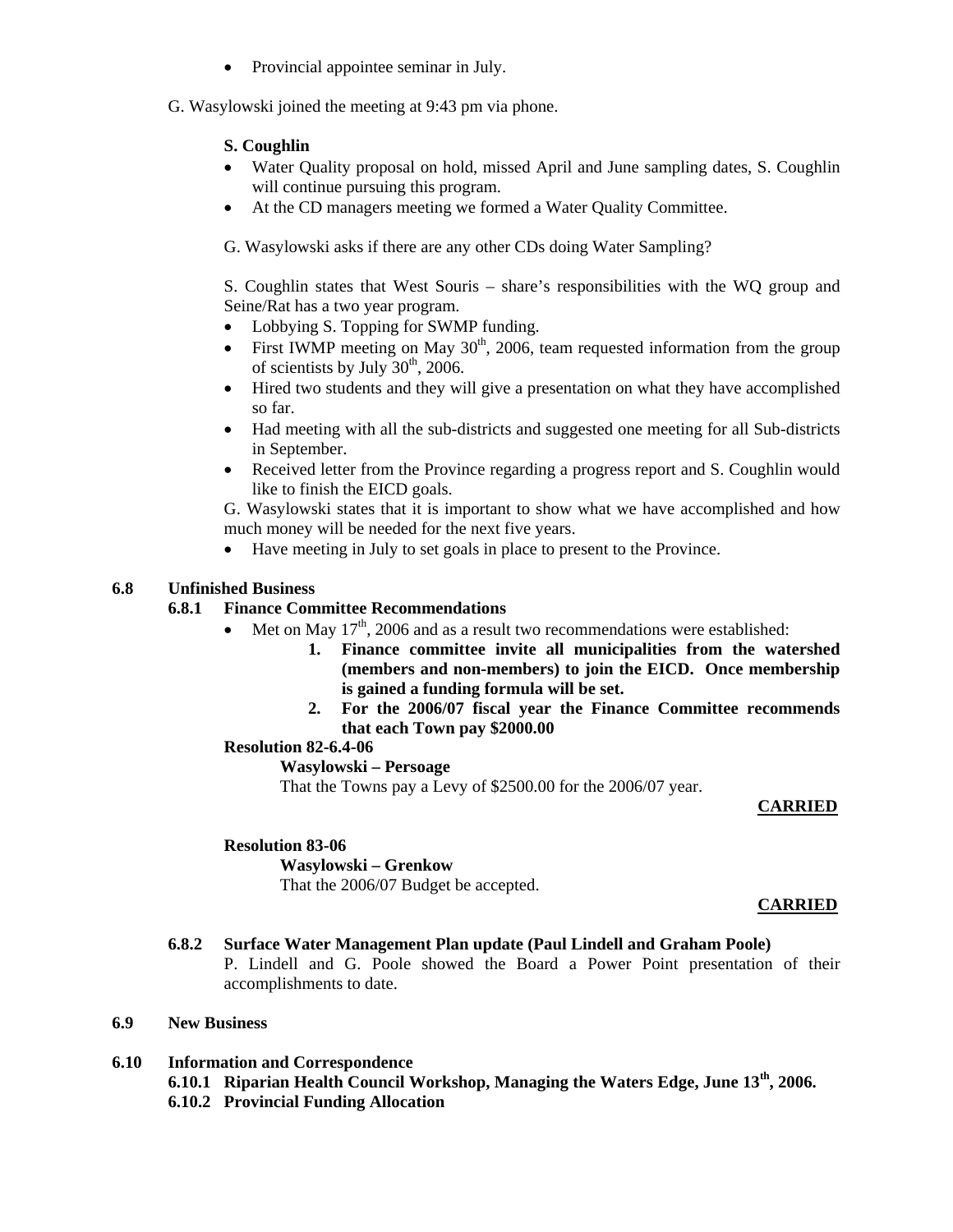## **6.11 Next Board Meeting**

- Policy meeting scheduled for Wednesday, July  $5<sup>th</sup>$ , 2006 at 2:00 pm at the EICD office in Gimli.
- EICD board meeting scheduled for Monday, July  $10^{th}$ , 2006 at 7:00 pm at the EICD office in Gimli.

\_\_\_\_\_\_\_\_\_\_\_\_\_\_\_\_\_\_\_\_\_\_\_\_\_\_\_\_\_\_\_\_ \_\_\_\_\_\_\_\_\_\_\_\_\_\_\_\_\_\_\_\_\_\_\_\_\_\_\_\_\_\_\_\_\_\_\_\_\_

## **6.12 Adjournment**

Moved by Green that the meeting be adjourned at 11:00 pm

H. Foster, Chairman B. Demarchuk, Administrator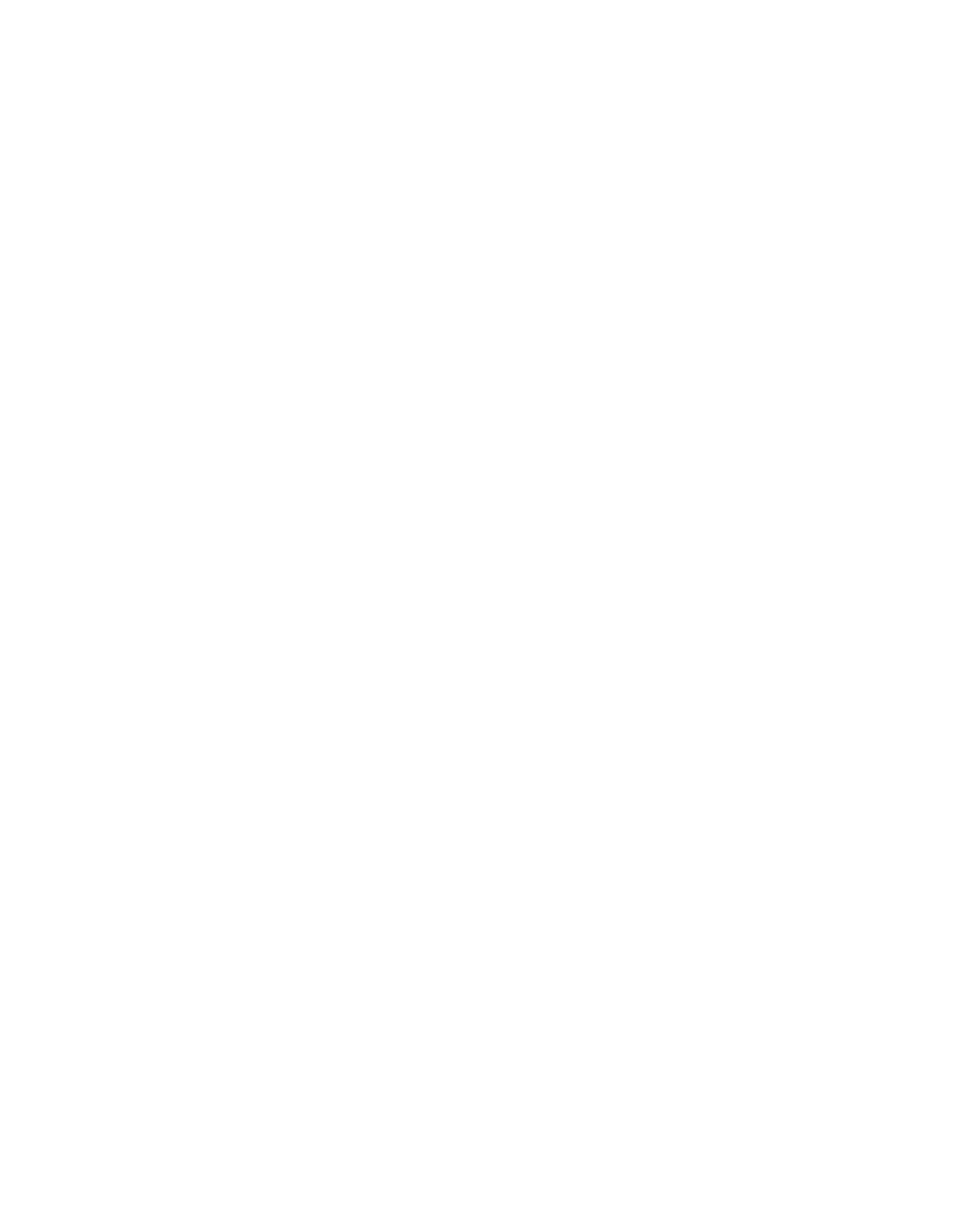

Box 1740 Gimli, MB R0C 1B0 Phone: (204) 642-7578 Email Address: scoughlin.eicd@mts.net



| July $10^{th}$ , 2006     |                     | <b>Board Meeting No. 7-06</b><br>Gimli, MB                                                |  |  |
|---------------------------|---------------------|-------------------------------------------------------------------------------------------|--|--|
| <b>Present:</b>           | H. Foster           | Chairman, East Interlake Conservation District (EICD)                                     |  |  |
|                           | G. Wasylowski       | Vice-Chairman, Icelandic River /Lower Interlake East/ Willow<br>Creek Sub-district        |  |  |
| G. Grenkow<br>D. Persoage |                     | Chairman, Grassmere/Parks Creek Sub-district<br>Chairman, Netley/Wavey Creek Sub-district |  |  |
|                           |                     |                                                                                           |  |  |
|                           | S. Coughlin         | Manager, EICD                                                                             |  |  |
|                           | <b>B.</b> Demarchuk | Administrator, EICD                                                                       |  |  |
| <b>Regrets:</b>           | R. Green            | Chairman, Fisher River/Washow Bay Creek Sub-district                                      |  |  |
|                           | J. Arthur           | Regional Water Manager, Water Stewardship                                                 |  |  |
|                           | S. Anderson         | Resource Planner, CD Program, MB Water Stewardship                                        |  |  |

#### **7.1 Meeting to Order at 4:26 pm**

## **7.2 Approval of Agenda Resolution 84-7.2-06 Persoage – Grenkow** That the agenda be approved as distributed.

#### **CARRIED**

**7.3 Delegations N/A** 

#### **7.4 Approval of Minutes Resolution 85-7.4-06**

# **Wasylowski – Podaima**

That the minutes of the June  $12<sup>th</sup>$ , 2006, Board meeting be approved as distributed.

#### **CARRIED**

#### **7.5 Financial Report Resolution 86-7.5-06 Wasylowski - Grenkow** That the Board approve the Financial statement as distributed.

#### **CARRIED**

## **7.6 Business Arising from Minutes**

None to report.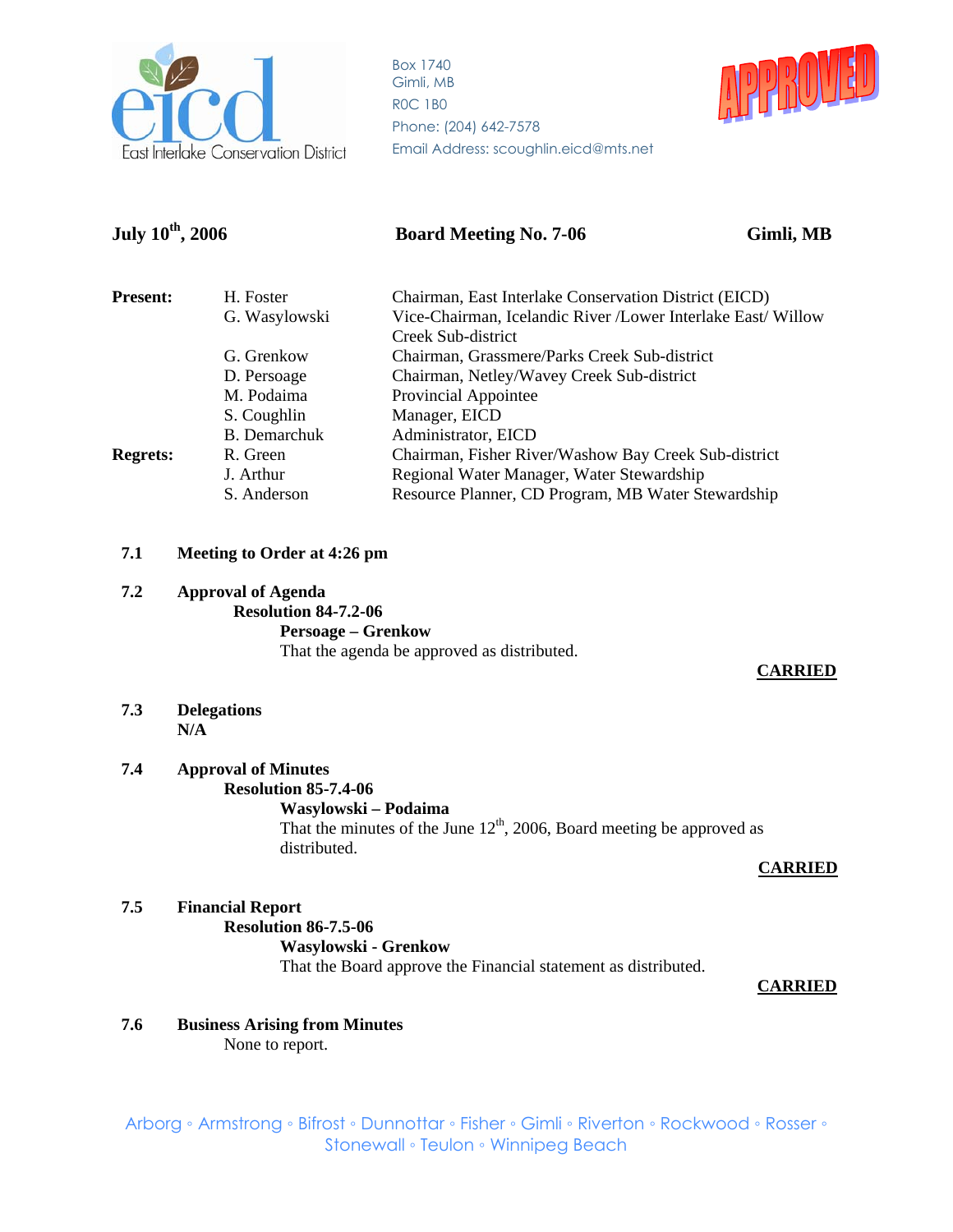## **7.7 Chairperson's/Manager's Reports**

**H. Foster:** None to report.

## **S. Coughlin (as per Manager's report)**

- B. Betcher willing to pay for car rental, gas, water testing and shipping water samples to the lab.
- working with Land Assessment Branch to formulate assessments by watershed.
- inspected three abandoned wells in Riverton.
- worked on the Water Quality proposal, requested eight water sampling stations and two stations were approved.
- working on Habitat Assessment, hired Red Hen Aerial Photography to fly over 250 km of drains in the Icelandic/Washow Bay watershed, funding will be paid by the Province and the Federal government.
- submitted FEI grant application to request more money for the Arborg Weir project, project expected to begin this year.

## **7.8 Unfinished Business**

- **7.8.1 Develop Performance Measures for:** 
	- **7.8. a Water Quality**
	- **7.8. b Watershed Planning**
	- **7.8. c Soil and Riparian Health**
	- **7.8. d Education**
- **7.8.2 Review Proposed Work-plan**
- **7.9 New Business** 
	- **7.9.1 Introduce Well Inventory Program, Corey Demarchuk, EICD and Richard Tattersall, Groundwater Management Section, MB Water Stewardship, Well Drilling Liaison Officer**
	- **7.9.2 Progress report Surface Water Management Plan (Graham Poole and Paul Lindell)** 
		- G. Poole and P. Lindell presented to the Board and a handout was provided regarding Ag capability, drains, land type and use etc.

## **7.10 Information and Correspondence**

- **The Pembina Valley CD 9th Annual Golf Tournament**
- **MCDA 2006 Barbeque**
- **Letter from the Village of Riverton** 
	- · Funding Committee in place to look at options for the 2007/2008 fiscal year Levy.
- **Letter from St. Andrews**

## **Resolution 87-7.10-06**

## **Wasylowski – Persoage**

That the Board accept the request in Principal to become part of the EICD and we initiate the process with the Province of Manitoba to insure that all is outlined in the CD Commission Policy 2.8.

## **CARRIED**

• **The L.B. Thompson Award**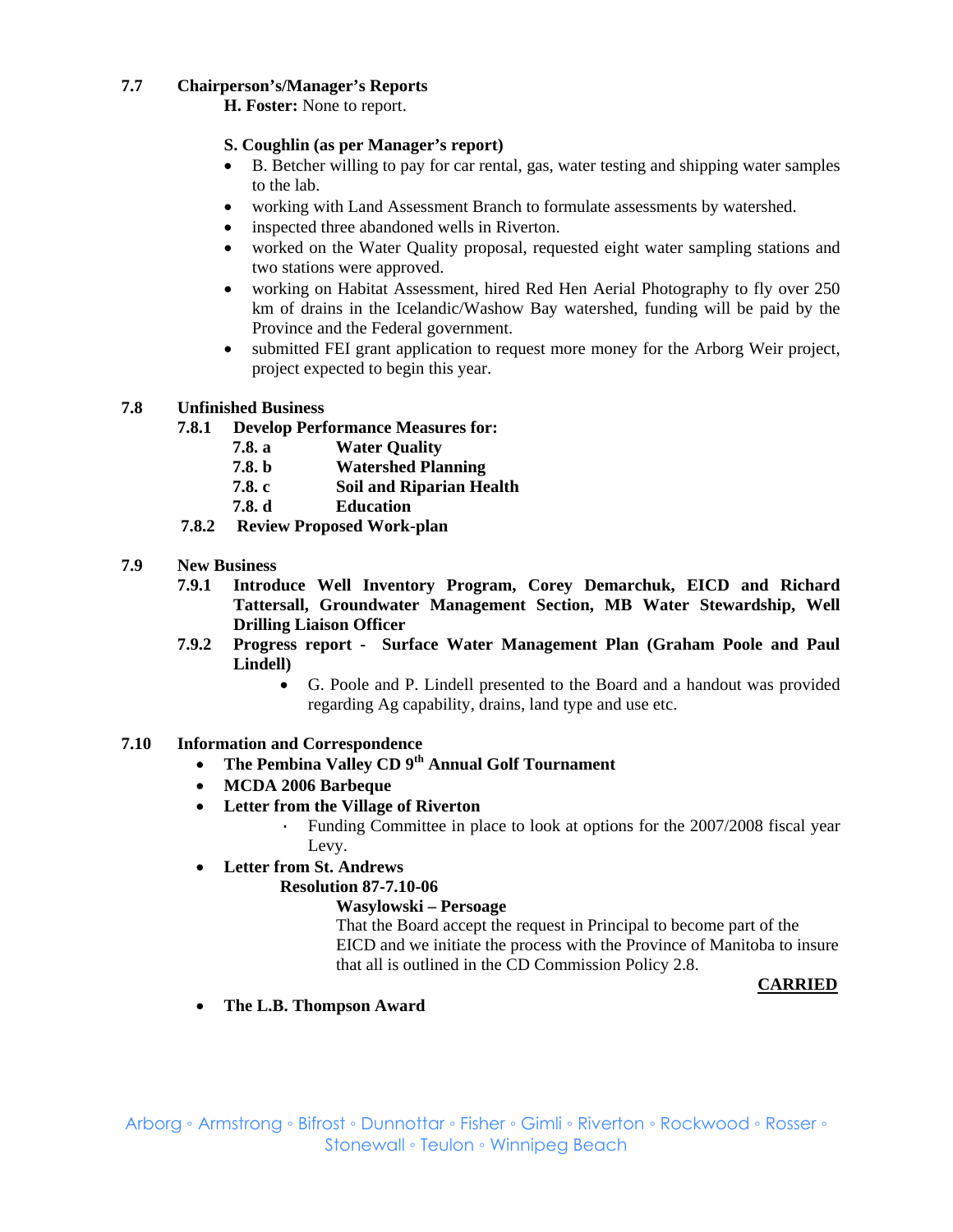#### **7.11 Next Board Meeting**

Scheduled for Monday, August  $14<sup>th</sup>$ , 2006 at 9:00 pm at the EICD office in Gimli.

## **7.12 Adjournment**

Moved by Grenkow that the meeting be adjourned at 6:04 pm.

\_\_\_\_\_\_\_\_\_\_\_\_\_\_\_\_\_\_\_\_\_\_\_\_\_\_\_\_\_\_\_\_ \_\_\_\_\_\_\_\_\_\_\_\_\_\_\_\_\_\_\_\_\_\_\_\_\_\_\_\_\_\_\_\_\_\_\_\_\_

H. Foster, Chairman B. Demarchuk, Administrator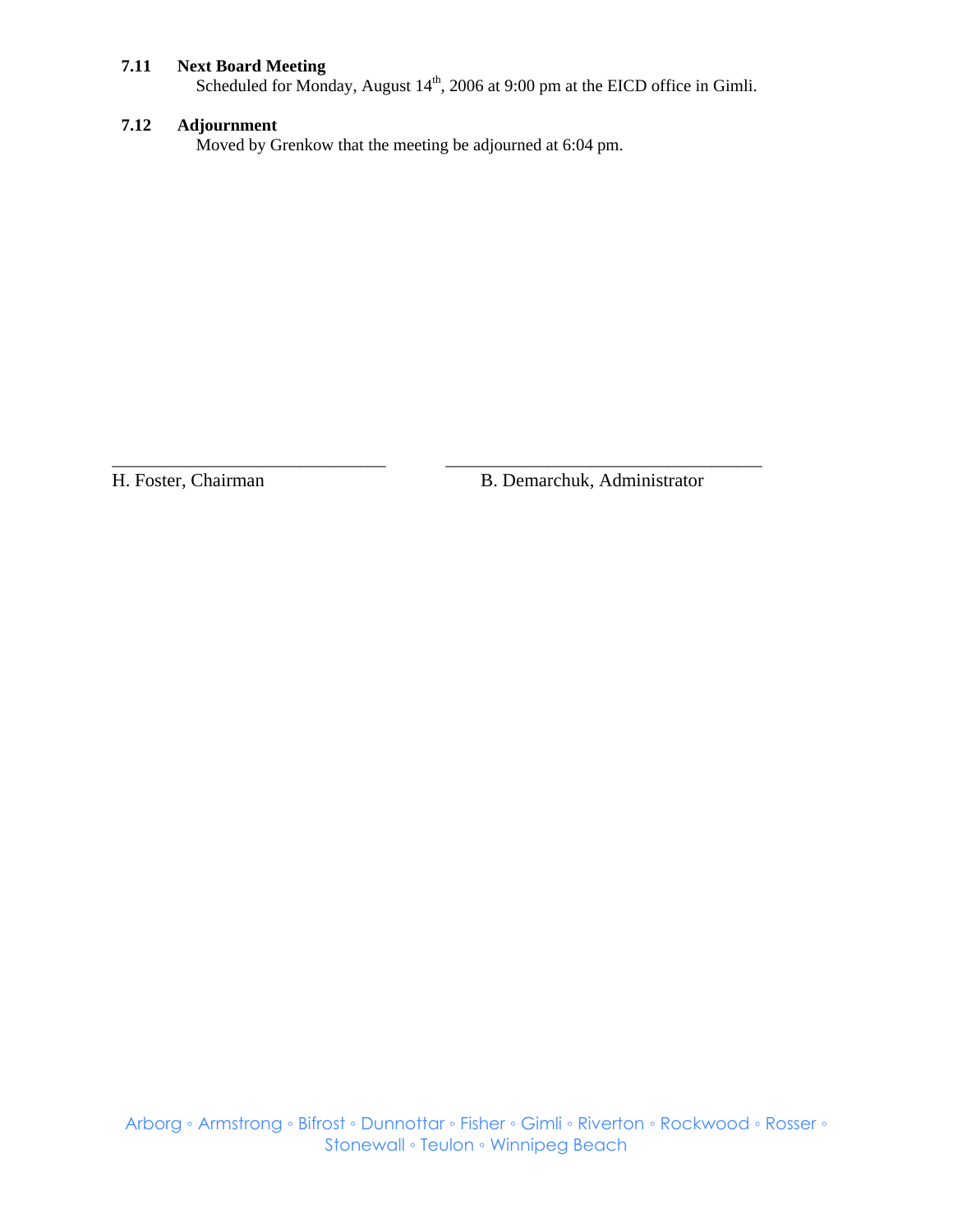

Box 1740 Gimli, MB R0C 1B0 Phone: (204) 642-7578 Email Address: scoughlin.eicd@mts.net



| August 14, 2006                                                                                           |                         | Board Meeting No. 8-06                                                                                                                                         | Gimli, MB |  |  |
|-----------------------------------------------------------------------------------------------------------|-------------------------|----------------------------------------------------------------------------------------------------------------------------------------------------------------|-----------|--|--|
| H. Foster<br>Present:<br>G. Grenkow                                                                       |                         | Chairman, East Interlake Conservation District (EICD)<br>Chairman, Grassmere/Parks Creek Sub-district                                                          |           |  |  |
|                                                                                                           | R. Green<br>S. Coughlin | Chairman, Fisher River/Washow Bay Creek Sub-district<br>Manager, EICD                                                                                          |           |  |  |
| G. Wasylowski<br>Regrets:<br>D. Persoage<br>M. Podaima<br><b>B.</b> Demarchuk<br>J. Arthur<br>S. Anderson |                         | Vice-Chairman, Icelandic River /L.E.I./ Willow Sub-district<br>Chairman, Netley/Wavey Creek Sub-district<br><b>Provincial Appointee</b><br>Administrator, EICD |           |  |  |
|                                                                                                           |                         | Regional Water Manager, Water Stewardship<br>Resource Planner, CD Program, MB Water Stewardship                                                                |           |  |  |

#### **8.1 Meeting to Order at 9:22 am**

#### **8.2 Approval of Agenda Resolution 88-8.2-06 Green – Grenkow** That the agenda be approved as distributed. **CARRIED**

**8.3 Delegations N/A** 

## **8.4 Approval of Minutes**

## **Resolution 89-8.4-06**

**Grenkow - Foster** 

That the minutes of the July 10, 2006, Board meeting be approved as distributed.

#### **CARRIED**

## **8.5 Financial Report**

#### **Resolution 90-8.5-06**

#### **Green - Grenkow**

That the Board approve the Financial statement as distributed.

**CARRIED** 

- **8.6 Business Arising from Minutes**  None to report.
- **8.7 Chairperson's/Manager's Reports** 
	- **H. Foster:**
		- Water quality management zones proposed regulation discussed at recent MCDA meeting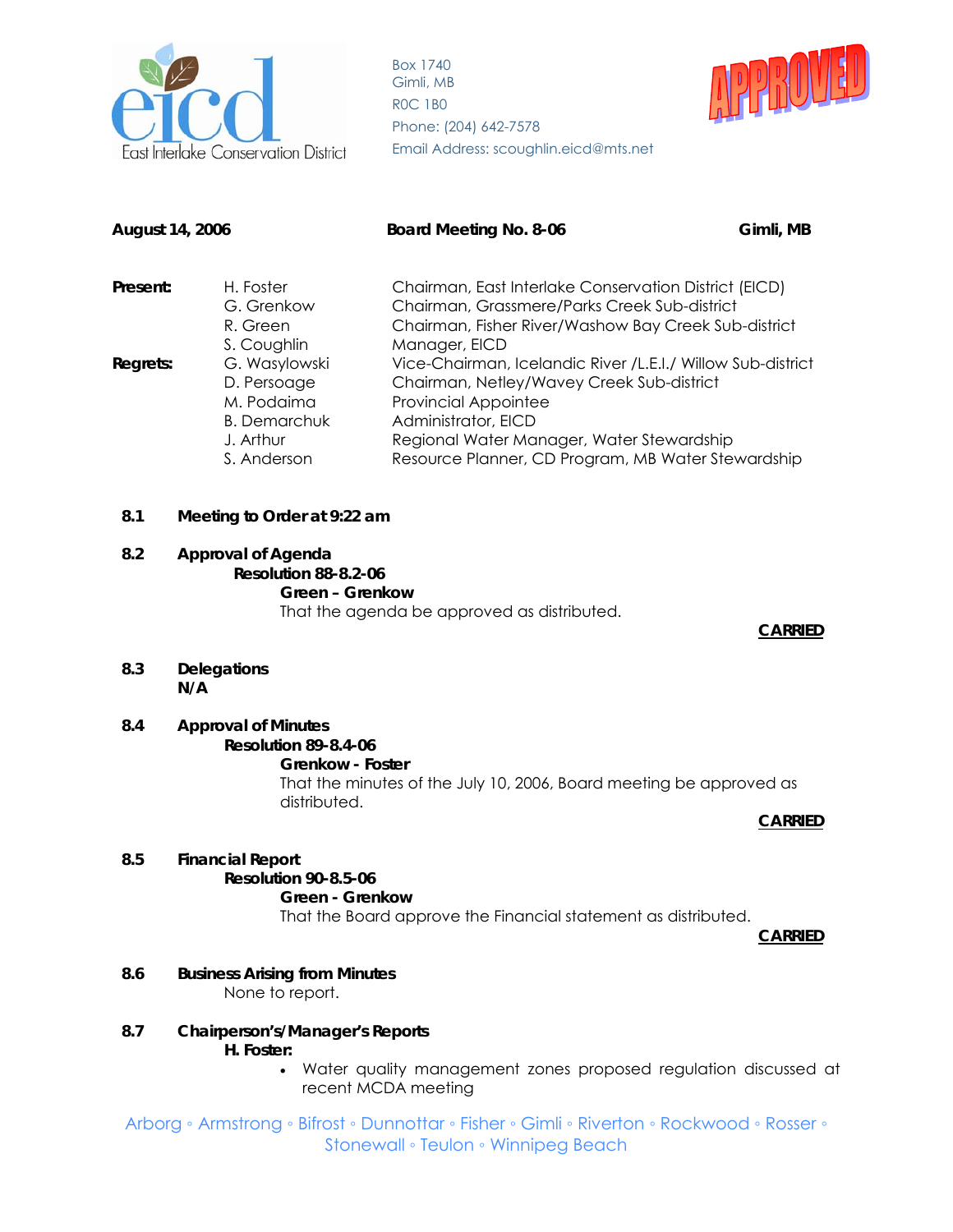- MCDA agreed to meet with official opposition on an ongoing basis
- Wendy Bullock will be attending meeting for Red River Basin Commission in Grand Forks, ND.
- Next MCDA meeting October 3rd.

## **S. Coughlin (as per Manager's report)**

• See attached

## **8.8 Unfinished Business**

- 8.8.1 **Surface Water Management Plan**  S. Coughlin informed members of a meeting held on August 10<sup>th</sup> with MB Water Branch to discuss the EICD surface water management plan. A Power Point presentation and written request was provided to the water branch for technical support to complete this plan.
- 8.8.2 **Land Assessment Results** see attached. Board will hold general meeting on September 25, 5:30 at the Stonewall Ag Society Building. The agenda will include establishing a funding formula for the EICD.

## **8.9 New Business**

- 8.9.1 **2007-08 Budget** A detailed budget will be developed once the funding formula is agreed upon at the September 25<sup>th</sup> meeting.
- 8.9.2 **Benthic Invertebrate sampling program**  S. Coughlin introduced a proposal by North/South Consultants to conduct a monitoring program of benthic invertebrates throughout each EICD watershed. The program will provide information of the health and community structure of the bottom dwelling organisms which live in stream sediments. Measuring the diversity and richness of these organisms is widely accepted in the scientific community as a tool for measuring water quality and watershed health.

### **Resolution 91-8.9.2-06**

#### **Grenkow - Green**

That a benthic invertebrate program, estimated at a total cost of \$10,625.00, is supported by the EICD in partnership with the Lake Winnipeg Foundation, with each party providing 50% of the cost.

#### **CARRIED**

#### **8.10 Information and Correspondence**

## **8.10.1 S. Coughlin request approval to purchase a board room table.**

# **Resolution 92-8.10.1-06**

#### **Grenkow - Green**

That a board room table and other necessary office furniture is purchased up to \$2,000.00.

## **CARRIED**

## **8.11 Next Board Meeting**

Scheduled for Monday, September 25<sup>th</sup>, 2006 at 5:30 pm at the Ag Society Buidling in Stonewall.

#### **8.12 Adjournment**

Moved by R. Green that the meeting be adjourned at 11:04 am.

H. Foster, Chairman S. Coughlin, Manager

Arborg ◦ Armstrong ◦ Bifrost ◦ Dunnottar ◦ Fisher ◦ Gimli ◦ Riverton ◦ Rockwood ◦ Rosser ◦ Stonewall ◦ Teulon ◦ Winnipeg Beach

\_\_\_\_\_\_\_\_\_\_\_\_\_\_\_\_\_\_\_\_\_\_\_\_\_\_\_\_\_\_\_\_ \_\_\_\_\_\_\_\_\_\_\_\_\_\_\_\_\_\_\_\_\_\_\_\_\_\_\_\_\_\_\_\_\_\_\_\_\_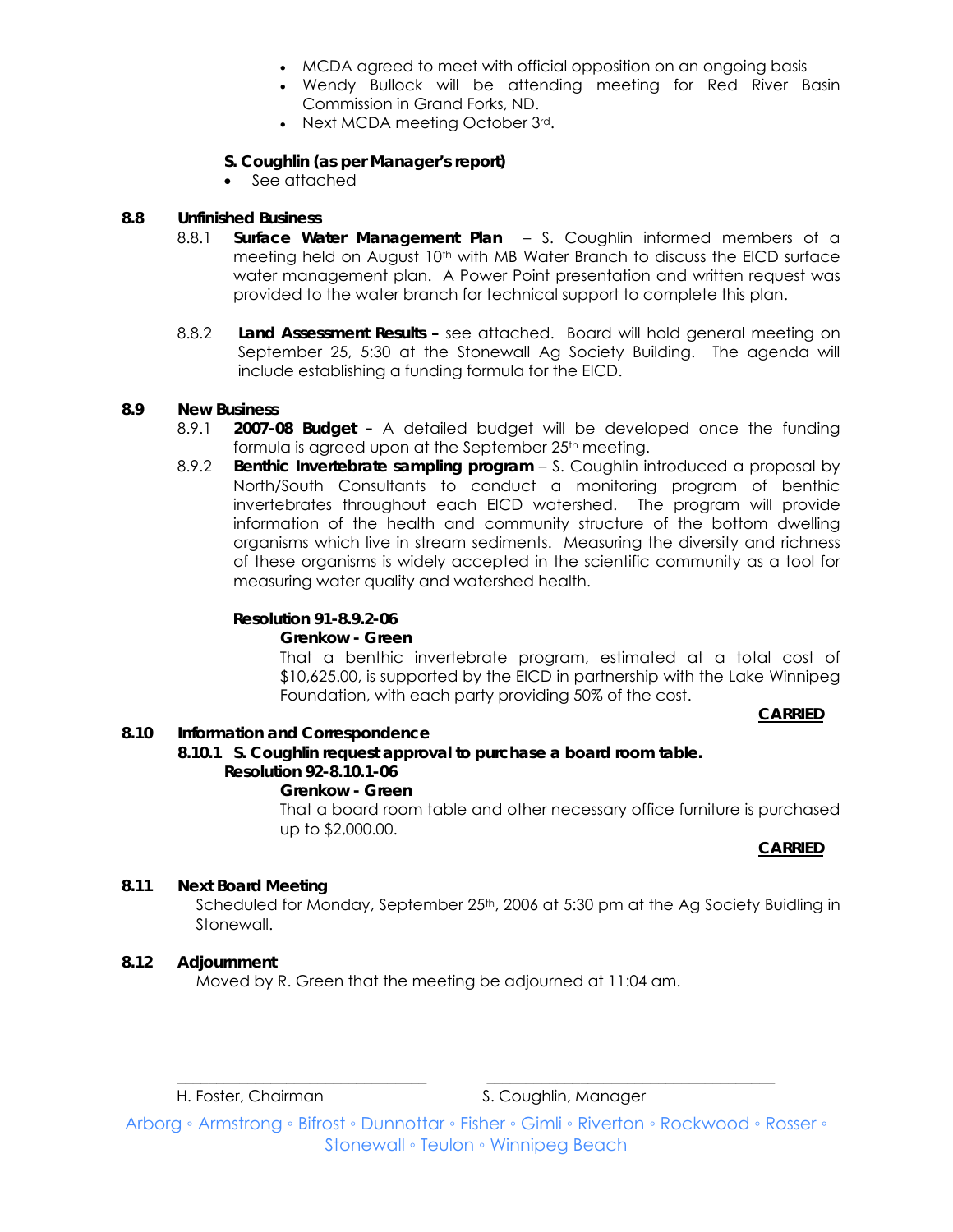

Box 1740 Gimli, MB R0C 1B0 Phone: (204) 642-7578 Email Address: scoughlin.eicd@mts.net



| September 25, 2006                                             |               | Board Meeting No. 9a-06                      | Ag Society Building, Stonewall, MB                          |  |  |
|----------------------------------------------------------------|---------------|----------------------------------------------|-------------------------------------------------------------|--|--|
| Present:                                                       | H. Foster     |                                              | Chairman, East Interlake Conservation District (EICD)       |  |  |
|                                                                | G. Grenkow    | Chairman, Grassmere/Parks Creek Sub-district |                                                             |  |  |
|                                                                | R. Green      |                                              | Chairman, Fisher River/Washow Bay Creek Sub-district        |  |  |
|                                                                | D. Persoage   |                                              | Chairman, Netley/Wavey Creek Sub-district                   |  |  |
| J. Arthur<br>S. Anderson<br>S. Coughlin<br><b>B.</b> Demarchuk |               |                                              | Regional Water Manager, Water Stewardship                   |  |  |
|                                                                |               |                                              | Resource Planner, CD Program, MB Water Stewardship          |  |  |
|                                                                |               | Manager, EICD                                |                                                             |  |  |
|                                                                |               | Administrator, EICD                          |                                                             |  |  |
| Regrets:                                                       | G. Wasylowski |                                              | Vice-Chairman, Icelandic River /L.E.I./ Willow Sub-district |  |  |
|                                                                | M. Podaima    | <b>Provincial Appointee</b>                  |                                                             |  |  |

#### **9.1 Meeting to Order at 4:43 pm**

#### **9.2 Approval of Agenda Resolution 93-9.2-06 Persoage – Grenkow** That the agenda be approved as distributed. **CARRIED**

## **9.3 Approval of Minutes Resolution 94-9.3-06**

#### **Grenkow - Persoage**

That the minutes of the August 14, 2006, Board meeting be approved as distributed.

**CARRIED** 

#### **9.4 Financial Report**

# **Resolution 95-9.4-06**

## **Persoage - Grenkow**

That the Board approve the Financial statement as distributed.

**CARRIED** 

#### **9.5 Delegations**

#### **9.6 Chairperson's/Manager's Reports**  None to report.

#### **9.7 Topics of Discussion**

9.7.1 **Levy –** Board discussed the unpaid Levies.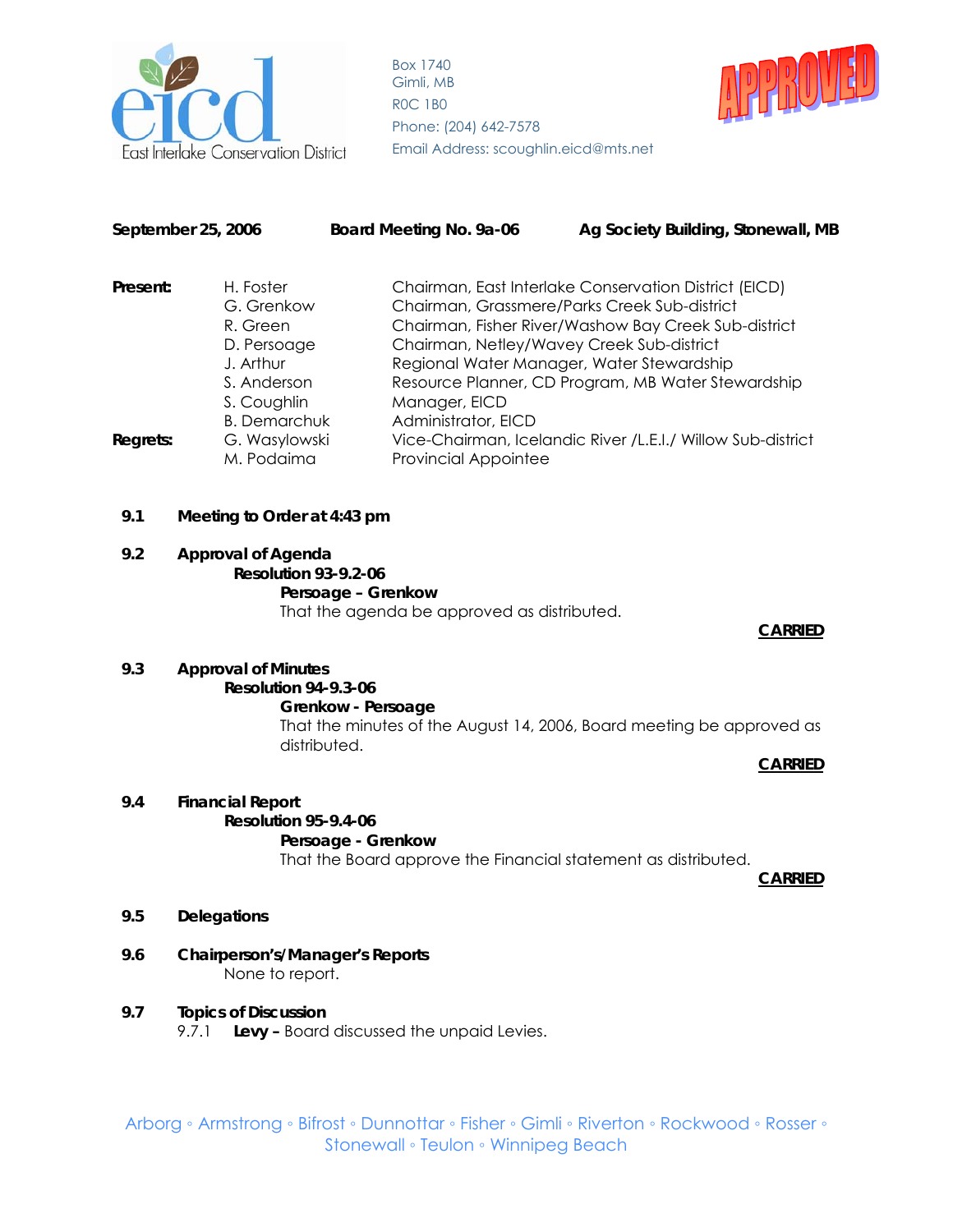9.7.2 **Web page –** Board discussed the cost of hiring G. Poole to create a web page for the EICD.

#### **Resolution 96-9.7.2-06 Grenkow – Green**

The \$1800.00 is to be allocated towards the development of a web page, as per budgeted.

**CARRIED**

#### 9.7.3 **Education, letter from Cheryl Bailey Resolution 97-9.7.3-06 Grenkow – Persoage**  That the EICD provide sponsorship for two Envirothon teams for 2006-07 at a total cost of \$800.00.

**CARRIED**

#### 9.7.4 **Approval of Sarah's raise Resolution 98-9.7.4-06 Green – Grenkow**

## **CARRIED**

## **9.8 Information and Correspondence**

- Invitation to the Building Board Excellence, a series of 3 workshops in Gimli.
- Managing Nutrients within the Lake Winnipeg Watershed, October 18 and 19, 2006. Conference hosted by Canadian Water Resources Association.
- Letter from RM of St. Andrews requesting information on the next EICD mtg.
- Letter from Town of Winnipeg Beach informing the EICD of new citizen representative, Mr. Dick Cain.
- Letter from the City of Selkirk sending their regrets to the EICD regarding the September 25, 2006 meeting.
- E-mail from Wendy Bullock (MCDA) regarding the CD Builder awards.

#### **9.9 Next Board Meeting**

Scheduled for Monday, November 6<sup>th</sup>, 2006 at 7:00 pm at the EICD office in Gimli.

#### **9.10 Adjournment**

Moved by R. Green that the meeting be adjourned at 5:30 pm.

\_\_\_\_\_\_\_\_\_\_\_\_\_\_\_\_\_\_\_\_\_\_\_\_\_\_\_\_\_\_\_\_ \_\_\_\_\_\_\_\_\_\_\_\_\_\_\_\_\_\_\_\_\_\_\_\_\_\_\_\_\_\_\_\_\_\_\_\_\_ H. Foster, Chairman Brigitte Demarchuk, Administrator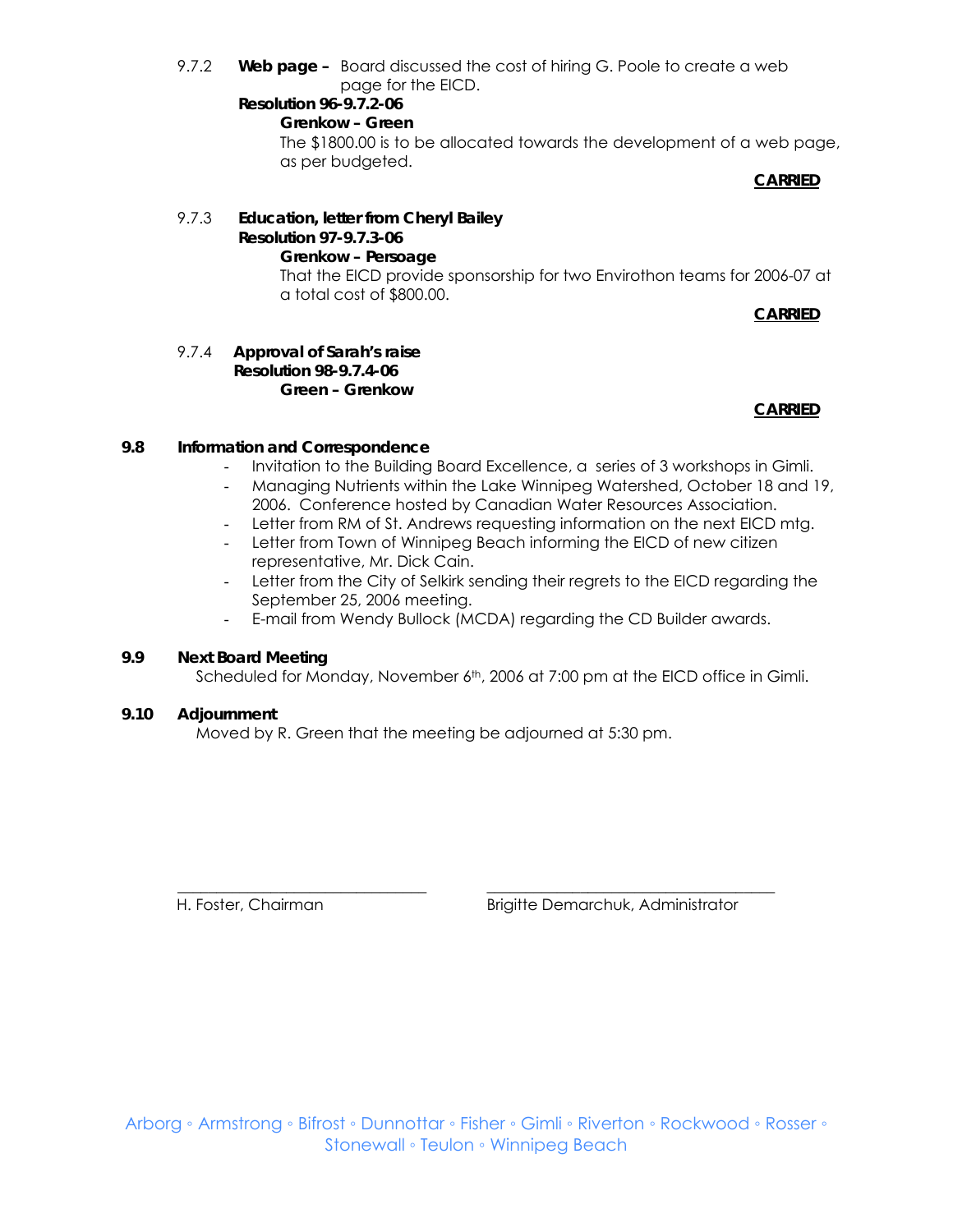

Box 1740 Gimli, MB R0C 1B0 Phone: (204) 642-7578 Email Address: scoughlin.eicd@mts.net



| November 6h, 2006          |                                                                                                                                                                      | Board Meeting No. 10-06<br>Gimli, MB                                                                                                                                                                                                                                                                                                                                                                                                                        |  |
|----------------------------|----------------------------------------------------------------------------------------------------------------------------------------------------------------------|-------------------------------------------------------------------------------------------------------------------------------------------------------------------------------------------------------------------------------------------------------------------------------------------------------------------------------------------------------------------------------------------------------------------------------------------------------------|--|
| Present:                   | H. Foster<br>G. Grenkow<br>R. Green<br>D. Persoage<br>G. Wasylowski<br>M. Podaima<br>J. Arthur<br>S. Anderson<br>S. Coughlin<br><b>B.</b> Demarchuk<br>C. McLaughlin | Chairman, East Interlake Conservation District (EICD)<br>Chairman, Grassmere/Parks Creek Sub-district<br>Chairman, Fisher River/Washow Bay Creek Sub-district<br>Chairman, Netley/Wavey Creek Sub-district<br>Icelandic River /L.E.I./ Willow Sub-district<br><b>Provincial Appointee</b><br>Regional Water Manager, Water Stewardship<br>Resource Planner, CD Program, MB Water Stewardship<br>Manager, EICD<br>Administrator, EICD<br>Resource Technician |  |
| T. Nevakshonoff<br>Guests: |                                                                                                                                                                      | M.L.A. Interlake                                                                                                                                                                                                                                                                                                                                                                                                                                            |  |

#### **10.1 Meeting to Order at 7:09 pm**

#### **10.2 Approval of Agenda**

## **Resolution 99-10.2-06**

#### **Wasylowski - Podaima**

That the agenda be approved as distributed.

#### **CARRIED**

#### **10.3 Approval of Minutes**

#### **Resolution 100-10.3-06**

**Green - Persoage** 

That the minutes of the September 25, 2006, Board meeting be approved as distributed.

#### **CARRIED 2016 19:30 19:30 19:30 19:30 19:30 19:30 19:30 19:30 19:30 19:30 19:30 19:30 19:30 19:30 19:30 19:30**

The Board discussed the issue regarding the RM of St. Andrews becoming a member.

**ACTION: S. Anderson will follow up with a request and S. Coughlin will send in a proposal.** 

#### **10.4 Financial Report**

 **Resolution 101-10.4-06 Grenkow - Green** That the Board approve the Financial statement as distributed.

#### **CARRIED**

## **Resolution 102-10.4-06**

#### **Persoage – Wasylowski**

That the Board approve the cheque log statement as distributed.

**CARRIED**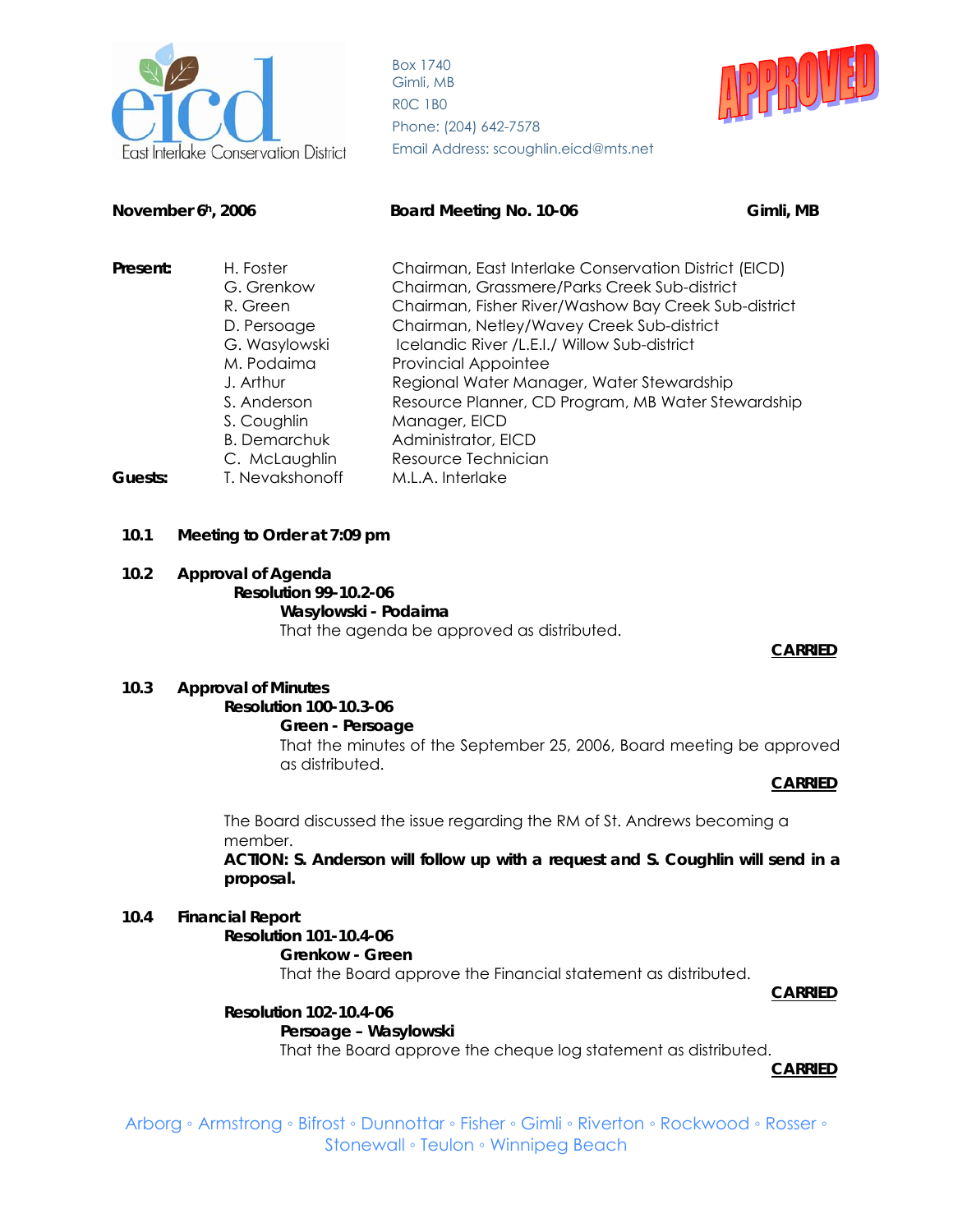## **10.5 Delegations**

N/A

#### **10.6 Chairperson's/Manager's Reports**

S. Coughlin:

(see attached Managers report)

- Board discussed the Lab results from the well inventory program and the issue regarding contaminated wells.

S. Coughlin states that we need to decide what protocol to follow when a well owner does not want to seal / take care of a contaminated well.

S. Anderson suggests that S. Coughlin talk to Marcel Kluke from PFRA and to water stewardship for an action recommendation. The department of health web site may have some suggestions as well.

## H. Foster:

- Minister Christine Melnick will speak at the MCDA's 31st Annual Convention.
- MRAC meeting in Arborg on November 15<sup>th</sup> and one EICD member will attend.

## **ACTION: S. Coughlin will contact Wendy to see whether she should attend.**

- S. Anderson:
	- *CD Member Orientation Workshop* on Monday, December 4<sup>th</sup>, from 7:00 pm to 8:00 pm in Salon A.
	- *Provincial Appointee Workshop* on Monday, December 4th, from 7:00 pm to 8:00 pm at Altos Dinning – Private Room B.
	- University Students interested in working with CD's (planning).
	- Municipal authorities in the past have received grants for abandoned well inventories/sealing through Canada-Manitoba Infrastructure Program. The East Interlake initiative may complement the programs criteria.

## **10.7 Topics of Discussion**

*10.7.1 Review Budget for 2007-08* 

The Board reviewed and discussed the budget.

#### **Resolution 103-10.7.1-06**

 **MOTION**: To approve the 2007-08 Budget as distributed.

#### **Grenkow – Wasylowski**

## **CARRIED**

- *10.7.2 Municipal/Civic Appointments*  Elections will be held at the AGM to re-appoint council members and all citizen representatives will remain the same.
- *10.7.3 Finalize AGM, guest speaker* 
	- Bob Betcher will be our guest speaker.
	- The Board reviewed and discussed the AGM Agenda and the invite list.

## **Resolution 104-10.7.3-06**

**MOTION:** To approve renting the Fraserwood Hall for the 1st EICD AGM and the cost: \$20.00 per person excluding the guest speakers.

 **Wasylowski - Persoage** 

**CARRIED**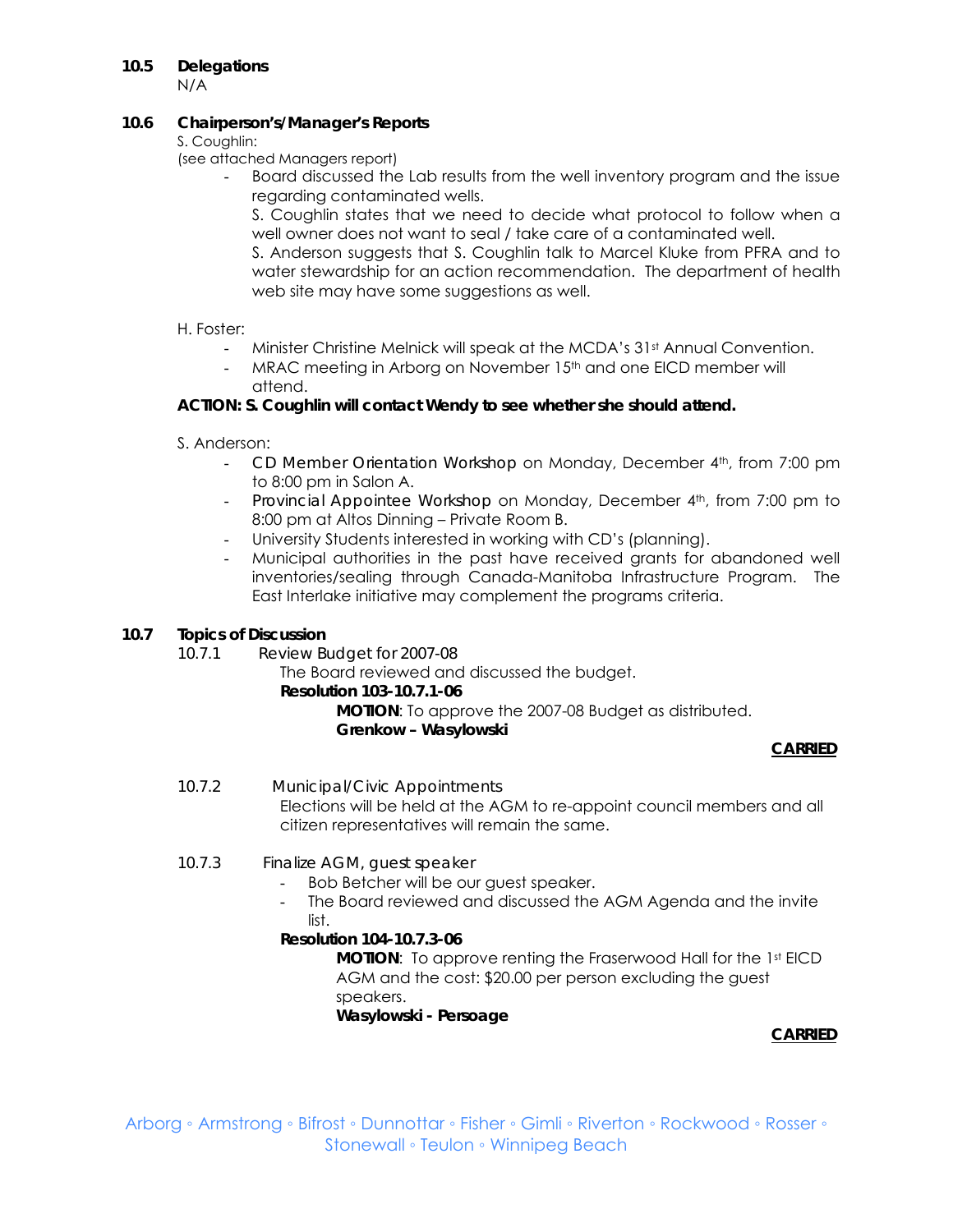*10.7.4 MCDA display* **Resolution 105-10.7.4-06 MOTION**: To approve purchasing the Display at the rate of \$2,500.00. **Persoage – Green** 

#### **CARRIED**

- *10.7.5 Decide who will attend MCDA conference*  Ten members will attend: six board members and one citizen representative per sub-district (citizen representative who didn't attend last year).
- *10.7.6 MCDA questioner*  The EICD board was asked to answer three questions. (see attachment)
- *10.7.7 Next watershed for IWMP*  S. Coughlin suggests to do Lower /Interlake East Willow **Resolution 106-10.7.7-06 MOTION**: To approve the Lower East Interlake/Willow Creek subdistrict for the next IWMP. **Wasylowski – Green**

#### **CARRIED**

*10.7.8 SWMP next step* 

S. Coughlin invites the board to give suggestions regarding the completion of the SWMP. Hiring a consultant group could cost up to \$300,000.00.

G. Wasylowski suggests hiring an engineering student.

The board all agree to hire two engineering students and that Grassmere is the best watershed to start with.

S. Coughlin invites the board to read the request for proposal and call if there are any questions.

#### **Resolution 107-10.7.8-06**

**MOTION**: To approve the Grassmere watershed for the first SWMP. **Wasylowski – Persoage** 

#### **CARRIED**

*10.7.9 Stakeholder participation incentive*  At the January IWMP meeting in Arborg, the EICD staff would like to hand out a free container of 0 phosphorus dishwasher detergent, to each guest. **Resolution 108-10.7.9-06 MOTION**: To approve the purchase of five hundred containers of dishwasher detergent. **Grenkow – Persoage** 

 **CARRIED**

 *10.7.10 IWMP contact list*  First Nations should be included.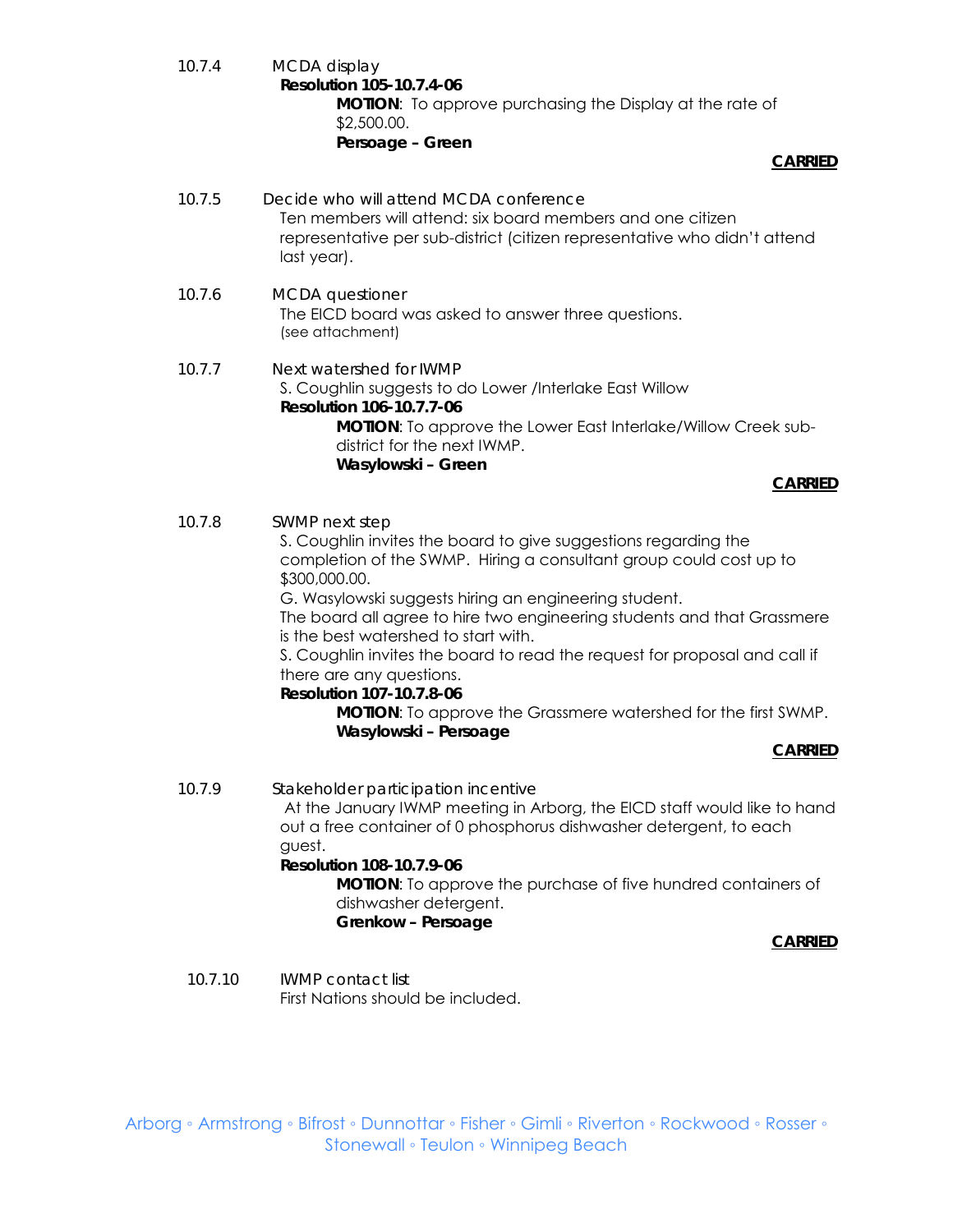## **10.8 Information and Correspondence**

- EICD, 2<sup>nd</sup>, Quarterly Report.
- 24<sup>th</sup> Red River Basin Land & Water International Summit Conference. MCDA organize call pooling.
- MCDA minutes from the October 3rd, meeting.

#### **10.9 Next Board Meeting**

EICD AGM scheduled for Monday, December 11<sup>th</sup>, 2006 at 4:00 pm at the Fraserwood hall.

#### **10.10 Adjournment**

Moved by Green that the meeting be adjourned at 10:04 pm.

\_\_\_\_\_\_\_\_\_\_\_\_\_\_\_\_\_\_\_\_\_\_\_\_\_\_\_\_\_\_\_\_ \_\_\_\_\_\_\_\_\_\_\_\_\_\_\_\_\_\_\_\_\_\_\_\_\_\_\_\_\_\_\_\_\_\_\_\_\_

H. Foster, Chairman B. Demarchuk, Administrator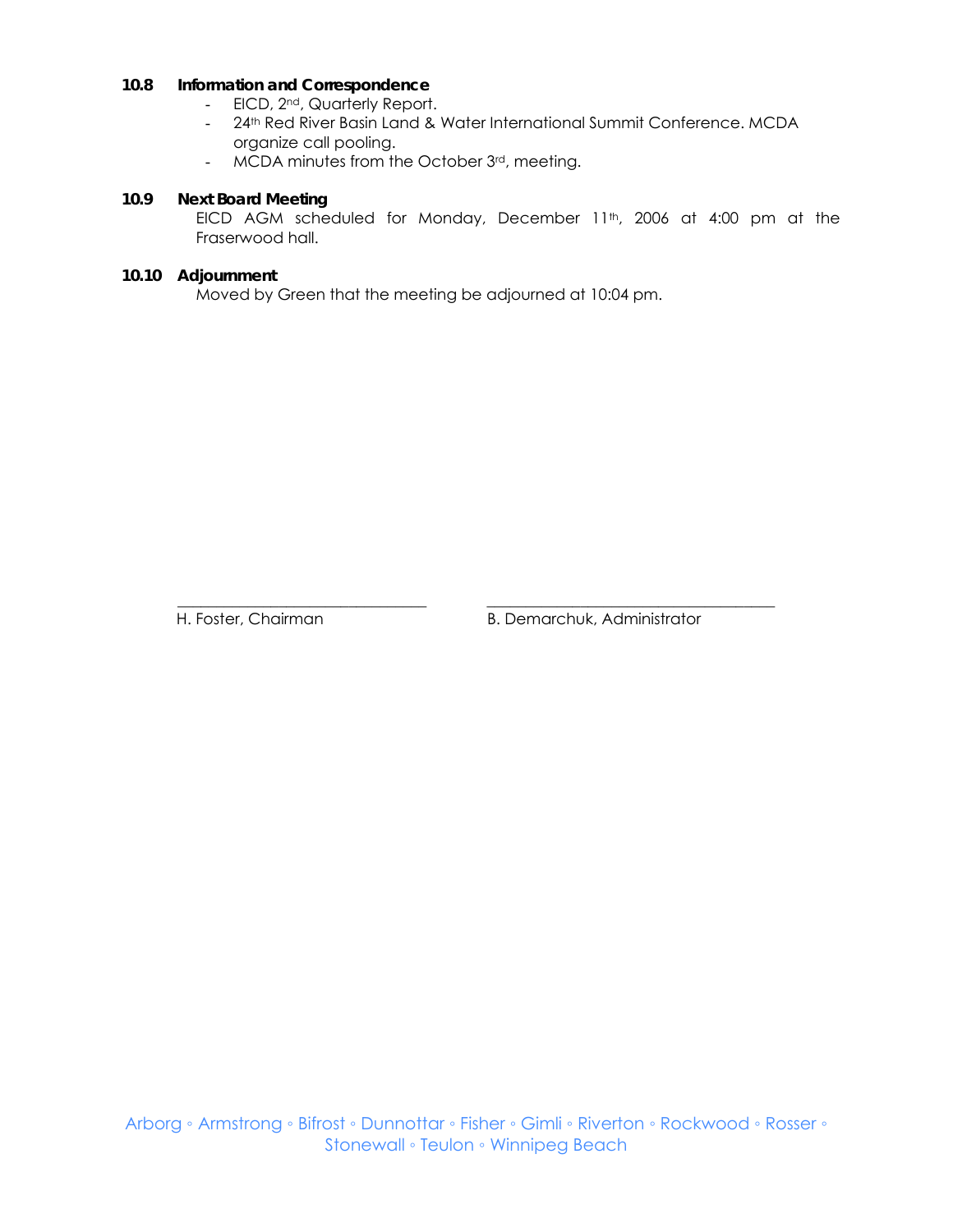

Box 1740 Gimli, MB R0C 1B0 Phone: (204) 642-7578



| December 11th, 2006                              |                         | Board Meeting No. 11-06                      | Fraserwood Hall, Fraserwood, MB                       |
|--------------------------------------------------|-------------------------|----------------------------------------------|-------------------------------------------------------|
| Present:                                         | H. Foster<br>G. Grenkow | Chairman, Grassmere/Parks Creek Sub-district | Chairman, East Interlake Conservation District (EICD) |
|                                                  | R. Green                |                                              | Chairman, Fisher River/Washow Bay Creek Sub-district  |
|                                                  | D. Persoage             | Chairman, Netley/Wavey Creek Sub-district    |                                                       |
| M. Podaima<br>S. Coughlin<br><b>B.</b> Demarchuk |                         | <b>Provincial Appointee</b>                  |                                                       |
|                                                  |                         | Manager, EICD                                |                                                       |
|                                                  |                         | Administrator, EICD                          |                                                       |
| J. Arthur<br>Guests:                             |                         | Regional Water Manager, Water Stewardship    |                                                       |
|                                                  | S. Anderson             |                                              | Resource Planner, CD Program, MB Water Stewardship    |
|                                                  | M. Eyolfson             |                                              | Citizen Rep., Icelandic River/Lower Interlake East/   |
|                                                  |                         | Willow Creek Sub-district (IRLEIW SD)        |                                                       |

#### **11.1 Meeting to Order at 4:20 pm**

#### **11.2 Approval of Agenda**

#### **Resolution 109-11.2-06 Green – Grenkow** That the agenda be approved as distributed.

#### **CARRIED 2016 19:30 SEPTEMBER 2016 19:30 SEPTEMBER 2016 19:30 SEPTEMBER 2016 19:30 SEPTEMBER 2016 19:30 SEPTEMBER**

#### **11.3 Approval of Minutes**

# **Resolution 110-11.3-06**

#### **Grenkow - Podaima**

That the minutes of the November 6<sup>th</sup>, 2006, Board meeting be approved as distributed.

#### **CARRIED 2016 19:30 19:30 19:30 19:30 19:30 19:30 19:30 19:30 19:30 19:30 19:30 19:30 19:30 19:30 19:30 19:30**

#### **11.4 Financial Report**

#### **Resolution 111-11.4-06**

#### **Green - Persoage**

That the Board approve the Financial statement and the cheque log as distributed.

#### **CARRIED 2016 19:30 SEPTEMBER 2016 19:30 SEPTEMBER 2016 19:30 SEPTEMBER 2016 19:30 SEPTEMBER 20:30 SEPTEMBER 20:30 SEPTEMBER 20:30 SEPTEMBER 20:30 SEPTEMBER 20:30 SEPTEMBER 20:30 SEPTEMBER 20:30 SEPTEMBER 20:30 SEPTEMBER 2**

#### **11.5 Delegations**  N/A

# **11.6 Chairperson's/Manager's Reports**

H. Foster:

- Attended the MCDA's 31<sup>st</sup> Annual Convention in Brandon on December 4<sup>th</sup>, 5th and 6th 2006.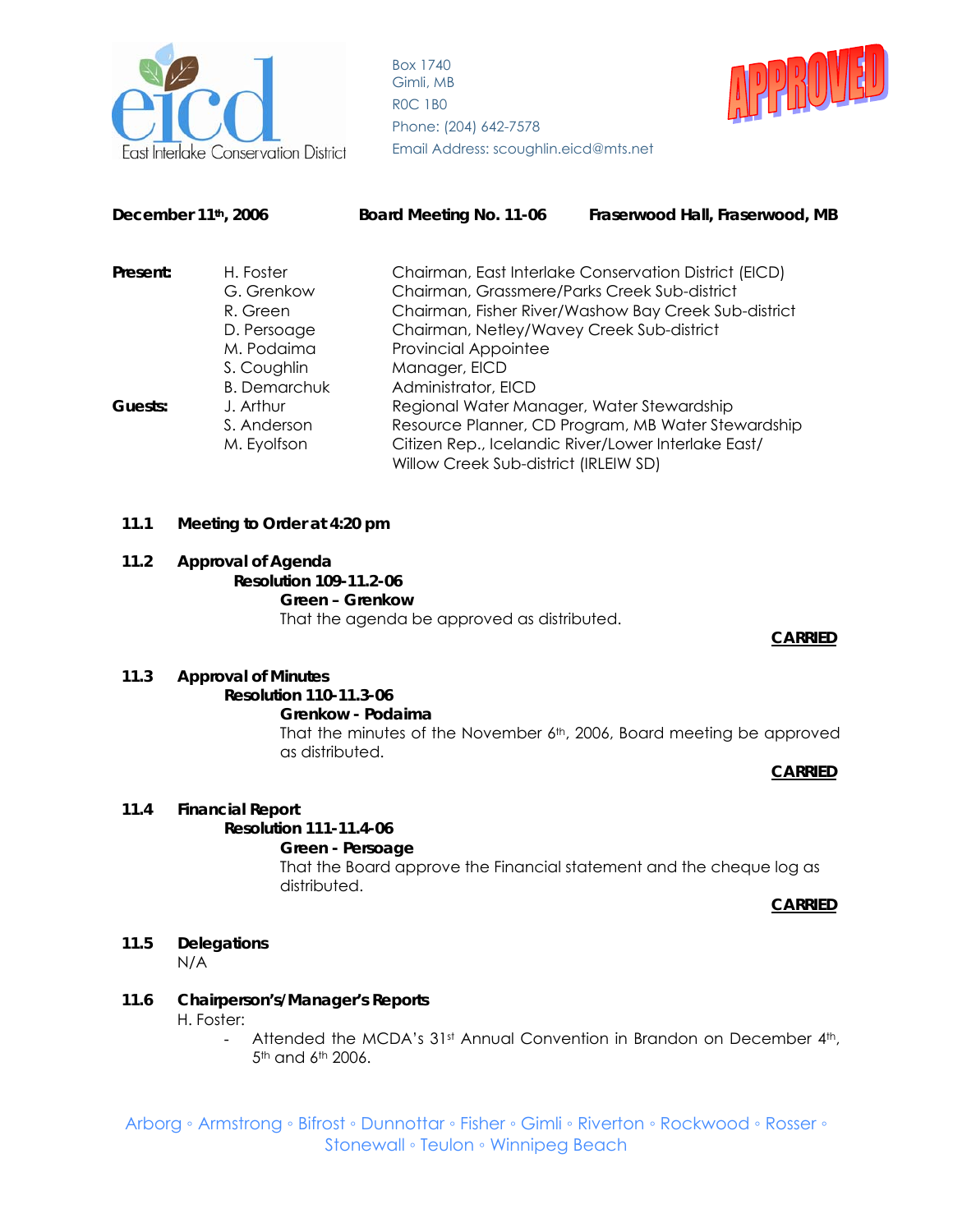## **11.7 Topics of Discussion**

*11.7.1 Grassmere Surface Water Management Plan – David Dobson P. Eng. Review of proposal* 

G. Grenkow inquiring about the amount of money allocated to the Grassmere Drain and where the money is going to be applied. Engineering fees for the Surface Water Management Plan will be \$75.00 / hour. The Board reviewed and discussed the proposal.

**Resolution 112-11.7.1-06** 

 **MOTION**: To approve hiring Dave Dobson P. Eng. to work on the Grassmere Drain Watershed at the cost of \$75.00 / hour. **Grenkow - Green**

#### **CARRIED**

*11.7.2 IWMP State of the Watershed Report – Golden & Associates – review of proposal.* 

M. Eyolfson and S. Coughlin reviewed the reports submitted by the scientists for the Icelandic and Washow Bay Watershed. S. Coughlin would like to hire an engineer from Calgary to complete the watershed report at a cost of \$15,000.00. The Board discussed the proposal but want quotes from two other submissions before a decision will be made. Tabled for next board meeting on January 8th, 2007.

*11.7.3 Approval for the EICD Board members and staff to attend the AGM at no cost.* 

#### **Resolution 113-11.7.3-06**

 **MOTION:** To approve the no cost policy to all EICD Board Members and staff. A charge will be applied to guests and spouses.  **Podaima - Green** 

#### *CARRIED*

*11.7.4 Melvin Podaima – gave a short presentation regarding the Provincial Appointee Workshop that he attended on December 4th, 2006.* **Resolution 114-11.7.4-06 MOTION:** To approve M. Podaima's presentation.  **Podaima - Grenkow**

#### **CARRIED**

**ACTION:** Tabled for next meeting: to pursue inviting Sturgeon Creek into the Conservation District.

#### **11.8 Information and Correspondence**

- Letter and cheque in the amount of \$25,000.00 from Minister Christine Melnick to assist in the preparation of an Integrated Watershed Management Plan.
- Letter of approval for funding in the amount of \$25,000.00, from Colleen Andreychuk of MB Water Stewardship, for the EICD Surface Water Sampling Program.
- Correspondence regarding 2006 / 2007 appointments:
	- Town of Stonewall (Councillor: Lockie McLean / Citizen: Ray Friesen)
	- Village of Riverton (Councillor: Colin Bjarnason / Citizen: )
	- RM of Rosser (Councillor: Gordon Grenkow / Citizen: Allen Grenkow)
	- Town of Arborg (Councillor: Rob Thorsteinson / Citizen: Jim Leduchowski)
	- Town of Teulon ( Councillor: Keith Smith / Citizen: Jim Hardy)
	- RM of Armstrong (Reeve Les Marchak / Citizen: Adam Senga) (Councillor Ralph Hazelton / Citizen: Victor Dziedzic)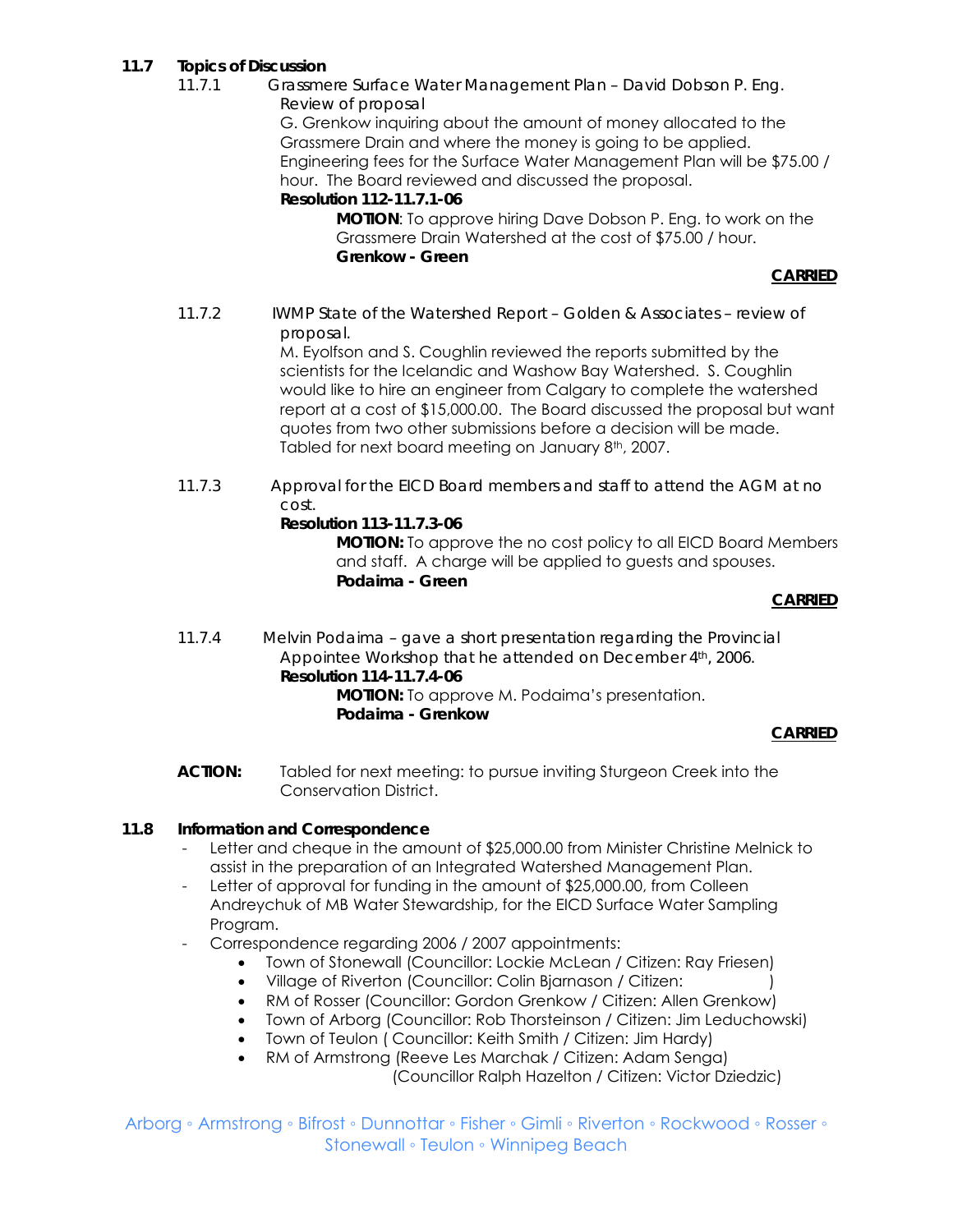- Invitation to the Western Canadian Holistic Management Conference at the Victoria Inn in Brandon on February 13 & 14, 2007.

## **11.9 Next Board Meeting**

Next board meeting scheduled for Monday, January 8th, 2007 at 7:00 pm the EICD office.

## **11.10 Adjournment**

Moved by Podaima that the meeting be adjourned at 4:50 pm.

\_\_\_\_\_\_\_\_\_\_\_\_\_\_\_\_\_\_\_\_\_\_\_\_\_\_\_\_\_\_\_\_ \_\_\_\_\_\_\_\_\_\_\_\_\_\_\_\_\_\_\_\_\_\_\_\_\_\_\_\_\_\_\_\_\_\_\_\_\_

H. Foster, Chairman B. Demarchuk, Administrator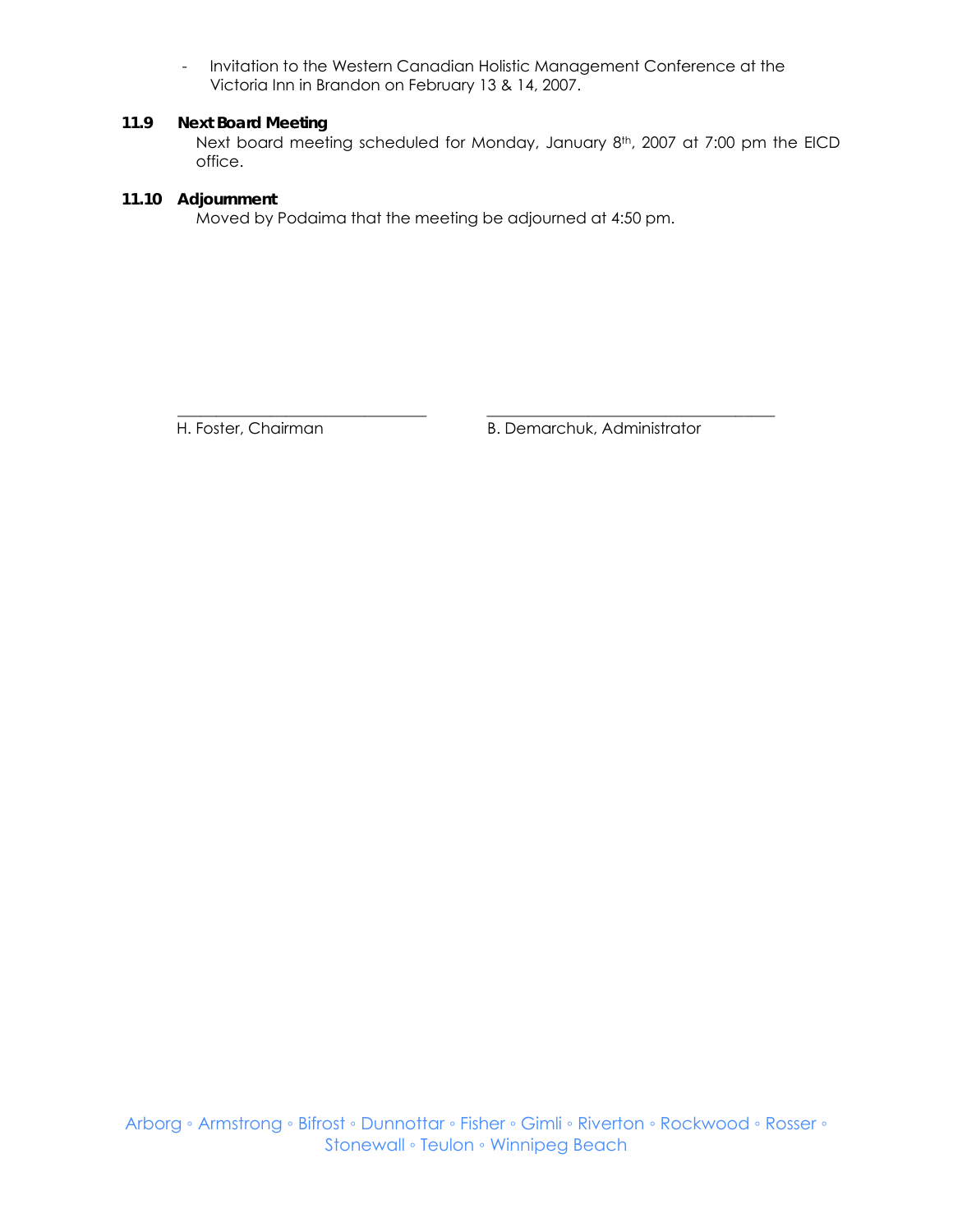

Box 1740 Gimli, MB R0C 1B0 Phone: (204) 642-7578

| September 25, 2006 |                     | <b>General Meeting No. 9b-06</b>       | Ag Society Building, Stonewall, MB                    |  |  |
|--------------------|---------------------|----------------------------------------|-------------------------------------------------------|--|--|
| Present:           | H. Foster           |                                        | Chairman, East Interlake Conservation District (EICD) |  |  |
|                    | M. Eyolfson         | Citizen Rep., Bifrost, IRLEIW SD       |                                                       |  |  |
|                    | C. Bjarnason        | Council Rep., Riverton, IRLEIW SD      |                                                       |  |  |
|                    | R. Sigurdson        | Council Rep., Arborg, IRLEIW SD        |                                                       |  |  |
|                    | G. Grenkow          | Chairman, Grassmere/Parks Creek SD     |                                                       |  |  |
|                    | A. Grenkow          | Citizen Rep., Grassmere/Parks Creek SD |                                                       |  |  |
|                    | R. Thompson         | Council Rep., Grassmere/Parks Creek SD |                                                       |  |  |
|                    | G. Thieven          | Council Rep., Grassmere/Parks Creek SD |                                                       |  |  |
|                    | R. Green            | Chairman, Fisher, FR SD                |                                                       |  |  |
|                    | D. Dandeneau        | Citizen Rep., Fisher, FR SD            |                                                       |  |  |
|                    | D. Vigfusson        | Council Rep., Bifrost, FR SD           |                                                       |  |  |
|                    | L. Loewen           | Citizen Rep., Bifrost, FR SD           |                                                       |  |  |
|                    | D. Persoage         | Chairman, NW SD                        |                                                       |  |  |
|                    | J. Hardy            | Citizen Rep., Teulon, NW SD            |                                                       |  |  |
|                    | V. Dziedzic         | Citizen Rep., Armstrong, NW SD         |                                                       |  |  |
|                    | R. Gamble           | Council Rep., Dunnottar, NW SD         |                                                       |  |  |
|                    | L. Lockhart         | Citizen Rep., Dunnottar, NW SD         |                                                       |  |  |
|                    | K. Smith            | Council Rep., Teulon, NW SD            |                                                       |  |  |
|                    | G. Mandzuk          | Council Rep., Winnipeg Beach, NW SD    |                                                       |  |  |
|                    | D. Cain             | Citizen Rep., Winnipeg Beach, NW SD    |                                                       |  |  |
|                    | R. Hazelton         | Council Rep., Armstrong, NW SD         |                                                       |  |  |
|                    | J. Arthur           |                                        | Regional Water Manager, Water Stewardship             |  |  |
|                    | S. Anderson         |                                        | Resource Planner, CD Program, MB Water Stewardship    |  |  |
|                    | S. Coughlin         | Manager, EICD                          |                                                       |  |  |
|                    | <b>B.</b> Demarchuk | Administrator, EICD                    |                                                       |  |  |
|                    | P. Lindell          | Engineer Technician, EICD              |                                                       |  |  |
| Guests:            | W. Furgala          | Council member, Village of Riverton    |                                                       |  |  |
|                    | <b>B.</b> Fleury    | Council member, RM of Woodlands        |                                                       |  |  |
|                    | D. Oliver           | Council member, RM of Woodlands        |                                                       |  |  |
|                    | J. Ploszay          | Council member, Town of Stonewall      |                                                       |  |  |
|                    | D. Garcea           | Council member, RM of West St. Paul    |                                                       |  |  |
| <b>Regrets:</b>    | G. Wasylowski       | Vice-Chairman, Armstrong, IRLEIW SD    |                                                       |  |  |
|                    | D. Kicenko          | Citizen Rep., Fisher, IRLEIW SD        |                                                       |  |  |
|                    | J. Petrowski        | Citizen Rep. Gimli, IRLEIW SD          |                                                       |  |  |
|                    | G. Fuz              | Council Rep., Fisher, IRLEIW SD        |                                                       |  |  |
|                    | J. Leduchowski      | Citizen Rep., Arborg, IRLEIW SD        |                                                       |  |  |
|                    | G. Strachan         | Council Rep., Gimli, IRLEIW SD         |                                                       |  |  |
|                    | M. Podaima          | Provincial Appointee                   |                                                       |  |  |
|                    | A. Senga            | Citizen Rep. Armstrong, IRLEIW SD      |                                                       |  |  |
|                    | R. Harcuss          | Citizen Rep., Grassmere/Parks Creek SD |                                                       |  |  |
|                    | R. Friesen          | Citizen Rep., Grassmere/Parks Creek SD |                                                       |  |  |
|                    | K. Kiel             | Citizen Rep., Rockwood, NW SD          |                                                       |  |  |
|                    | E. Keryluk          | Council, RM of St. Andrews             |                                                       |  |  |